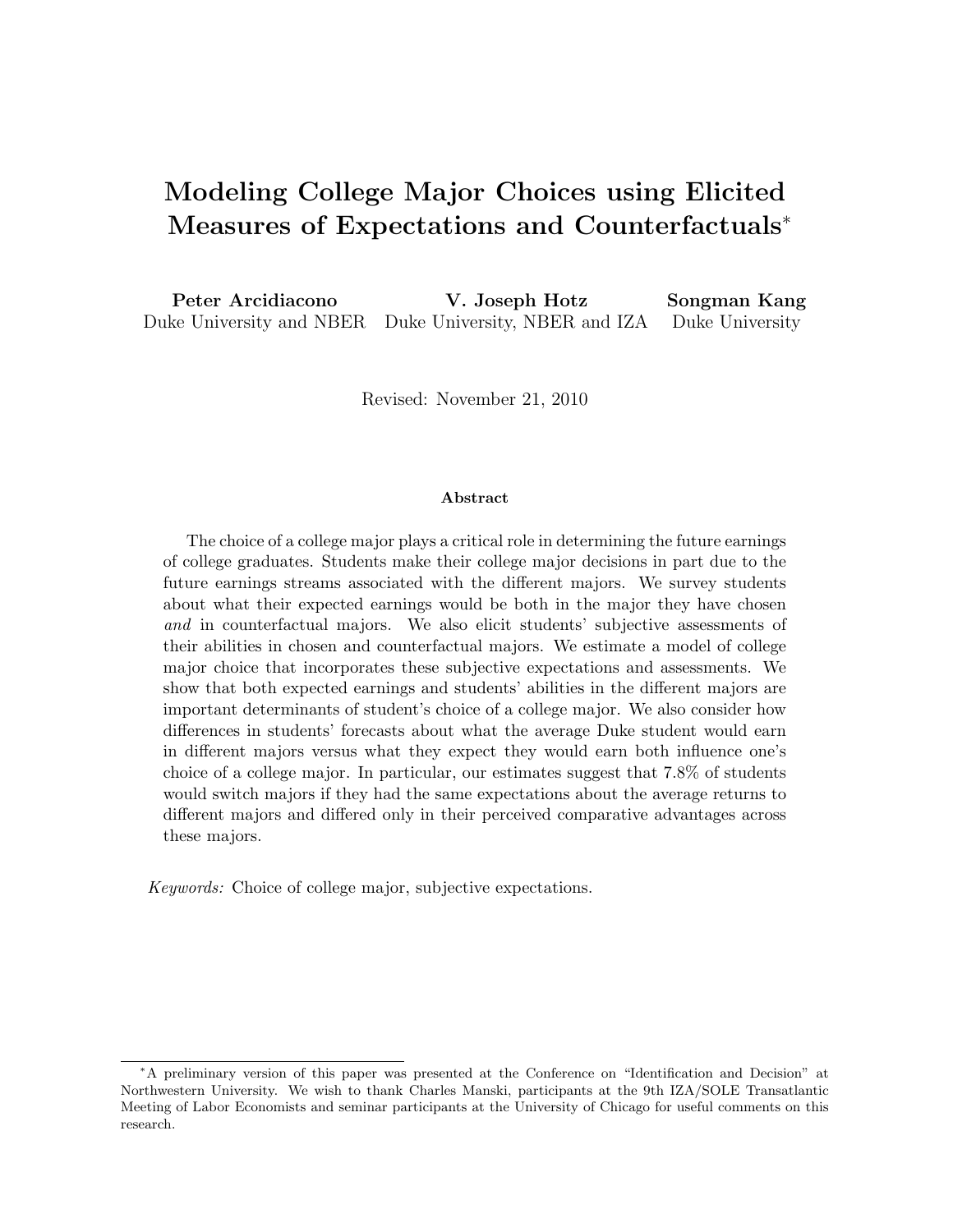## 1 Introduction

Numerous studies have documented large differences in earnings across different college majors.<sup>1</sup> For example, Grogger and Eide (1995) find that one-quarter of the change in the college wage premium for men was driven by a shift from low-paying to high-paying majors. And, James, Nabeel, Conaty and To (1989, p. 252) argue that "while sending your child to Harvard appears to be a good investment, sending him to your local state university to major in Engineering, to take lots of math, and preferably to attain a high GPA, is an even better private investment." Given these large earnings differences across majors, economists have analyzed the extent to which students sort into majors as a function of such differences.<sup>2</sup> At the same time, differences in student ability and aptitudes also have been found to influence choice of college majors. For example, Turner and Brown (1999) provide evidence of ability sorting across majors by SAT scores, and Paglin and Rufolo (1990) argue that the difference in the mathematical ability is the main reason for the difference in the major choice and earnings between male and female.<sup>3</sup>

In this paper, we examine the factors that influence college major choice. Borrowing from standard economic models of schooling decisions (Becker, 1964; Ben-Porath, 1967; Mincer, 1974), we model the choice of a college major by comparing the returns to different majors with the costs associated with completing them. As noted above, economists typically focus on the expected earnings streams that result from different educational choices to measure their returns. In the context of majors, such earnings streams are, themselves, associated with alternative careers, or occupations, that majoring in a particular subject make more or less likely. For example, majoring in biology (or pre-med) is likely to affect one's chances of becoming a medical doctor and realizing the earnings stream associated with a career in medicine. With respect to the costs of schooling, economic models tend to focus on a student's ability or abilities to complete years of schooling more efficiently and effectively. Finally, some models of schooling decisions emphasize the consumption value of education, as students may enjoy the content of courses in some majors more than others *and/or* find the career paths associated with particular majors to be more enjoyable than others.

One of the key problems in implementing and assessing models of educational choices, including that for majors, is the lack of data on the constructs of such models. In particular, one typically does not directly observe a student's forecasts of the earnings they expect to receive from alternative majors or about what students' abilities would be in alternative majors. Rather, economists typically have data on the earnings streams associated with different majors that are actually chosen. After dealing with selection issues, economists need to make strong assumptions about how students form expectations for earnings across these different educational paths in order to estimate their choice models.<sup>4</sup> Furthermore, researchers often have only limited information on students' relative abilities outside their chosen majors. Again, assumptions must be invoked for what a student's ability would be in majors not chosen.

To address the issue of measuring students' expectations of earning across different major-

<sup>&</sup>lt;sup>1</sup>See Daymont and Andrisani (1984); Hamermesh and Donald (2008); Grogger and Eide (1995); James, Nabeel, Conaty and To (1989); Loury (1997); Loury and Garman (1995).

<sup>&</sup>lt;sup>2</sup>See for example Arcidiacono (2004, 2005) and Montmarquette, Cannings and Mahseredjian (2002).

<sup>3</sup>We note that this ability sorting explanation seems less able to explain the underrepresentation of women in more lucrative majors, as researchers (Friedman, 1989; Goldin, Katz and Kuziemko, 2006) have found that the gender gap in math and science aptitude is small and has decreased for several decades.

<sup>&</sup>lt;sup>4</sup>See Manski (1993) for more on this point.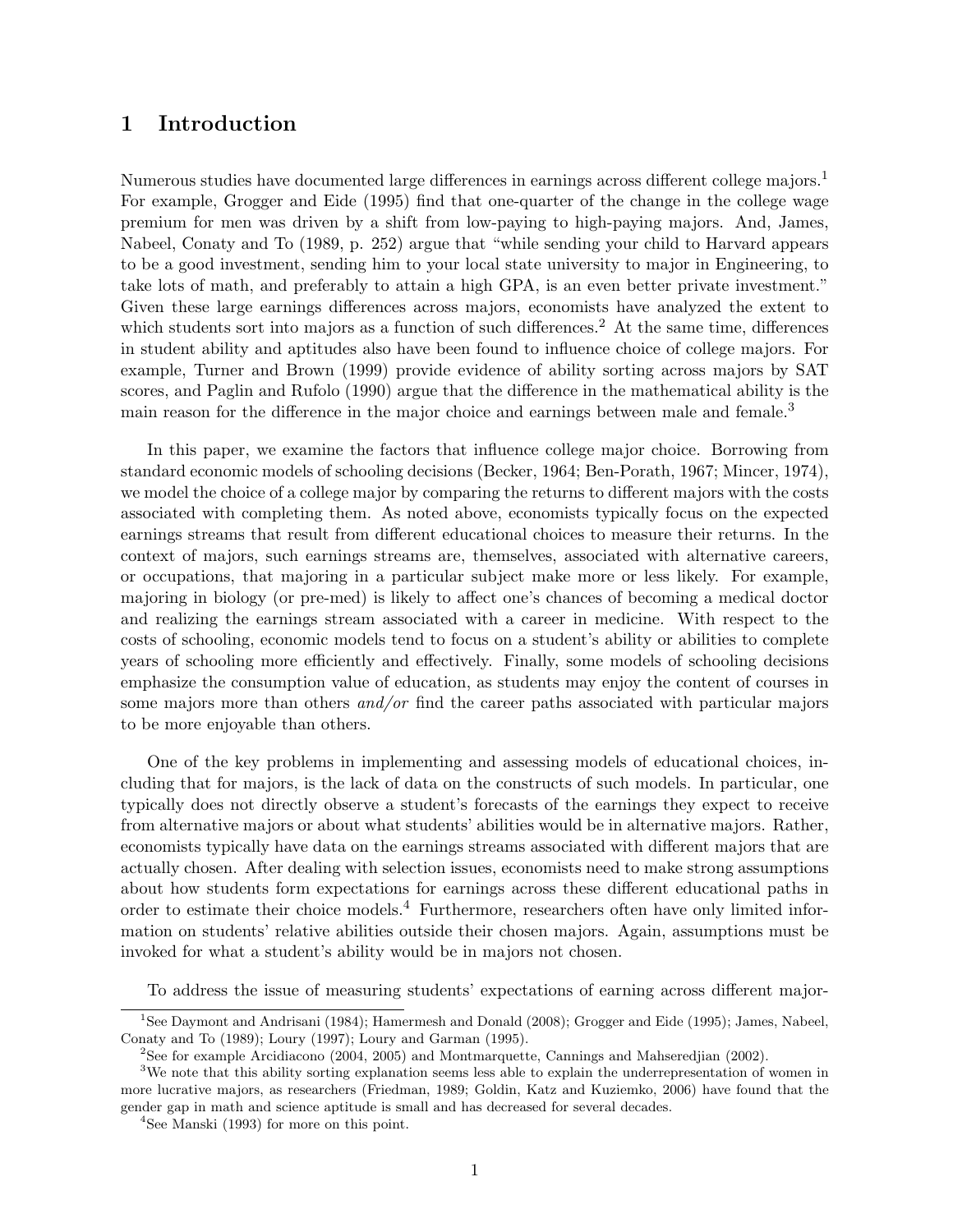career combinations, we conducted a survey of male undergraduates at Duke University. We elicited from each student the probabilities he would be in particular careers in the future as well as the earnings he might expect to earn in them. Students were asked these questions both for the major they actually chose as well as for the other majors they could have chosen but did not, i.e., for their counterfactual majors. In addition, we asked students to provide information about their relative abilities in their own and all other possible majors. We describe the survey we conducted and present a brief description of expectations data it yielded in Section 2, focusing on the sorting patterns on both expected earnings and ability.

Based on a simple characterizations of the data from our survey, we find evidence of sorting on the basis of both expected earnings and ability. With the exception of the lowest paying majors, most students state their expected earnings are highest (or second highest) in the major they actually chose. At the same time, the majority of students indicate that they expect their earnings to be higher or at least as high if they had majored (or are majoring) in economics. Furthermore, we find clear evidence of ability sorting as the students in our study are much more likely to state that they are more able (more competitive) in the major that they choose relative to the ones they did not.

To disentangle the relative importance of ability and expected earnings on the choice of major, we formulate and estimate a model of major choice while also allowing for different preferences over careers. The model and some of its variants are described in Section 3 and the resulting estimates are discussed in Section 4. Our model-based estimates clearly indicate that expected earnings do matter for student's choice of major, even after controlling for ability and career preferences. For example, a one standard deviation increase in expected earnings of business careers shifts the fraction of students choosing economics from 19.7% to 22.9%, a sixteen percent increase. Although there is sorting on expected earnings, our evidence indicates that students prefer majors that they are good (or more able) at, a finding consistent with those in Arcidiacono (2004). Equalizing student abilities across majors would drop the fraction of humanities majors from 9.3% to 5.9% while increasing the fraction of economics majors to 23.8%.

The use of subjective expectations data analyzing choice models inevitably raises questions about their accuracy and variability. In the context of this paper, students' reported expectations of future earnings are likely to differ because students differ in what they know about the labor market opportunities and earnings potentials for different majors and careers. In a survey of students at an elite public university, Betts (1996) found that students had fairly diverse beliefs in what they thought the average starting and mid-career salaries were in different careers and with different majors (e.g., engineering). Betts found that this variability and the discrepancies between students' estimates and actual starting and mid-career salaries in the U.S. were systematically related to the student's family background, year in college and own field of study. To assess the "reasonableness" of the elicited earnings expectations we elicited, in Section 2.2 we present a comparison of what students in our survey would expect to earn in the first year after graduation given their chosen major with data on reported starting salaries of Duke seniors in 2007. As we show, there are not large differences in the medians of earnings across these two surveys.

But, for the reasons noted above, students may make very different forecasts of what they would earn with different majors and in different careers because of the information they have about these jobs and careers and about labor markets in general. In an attempt to indirectly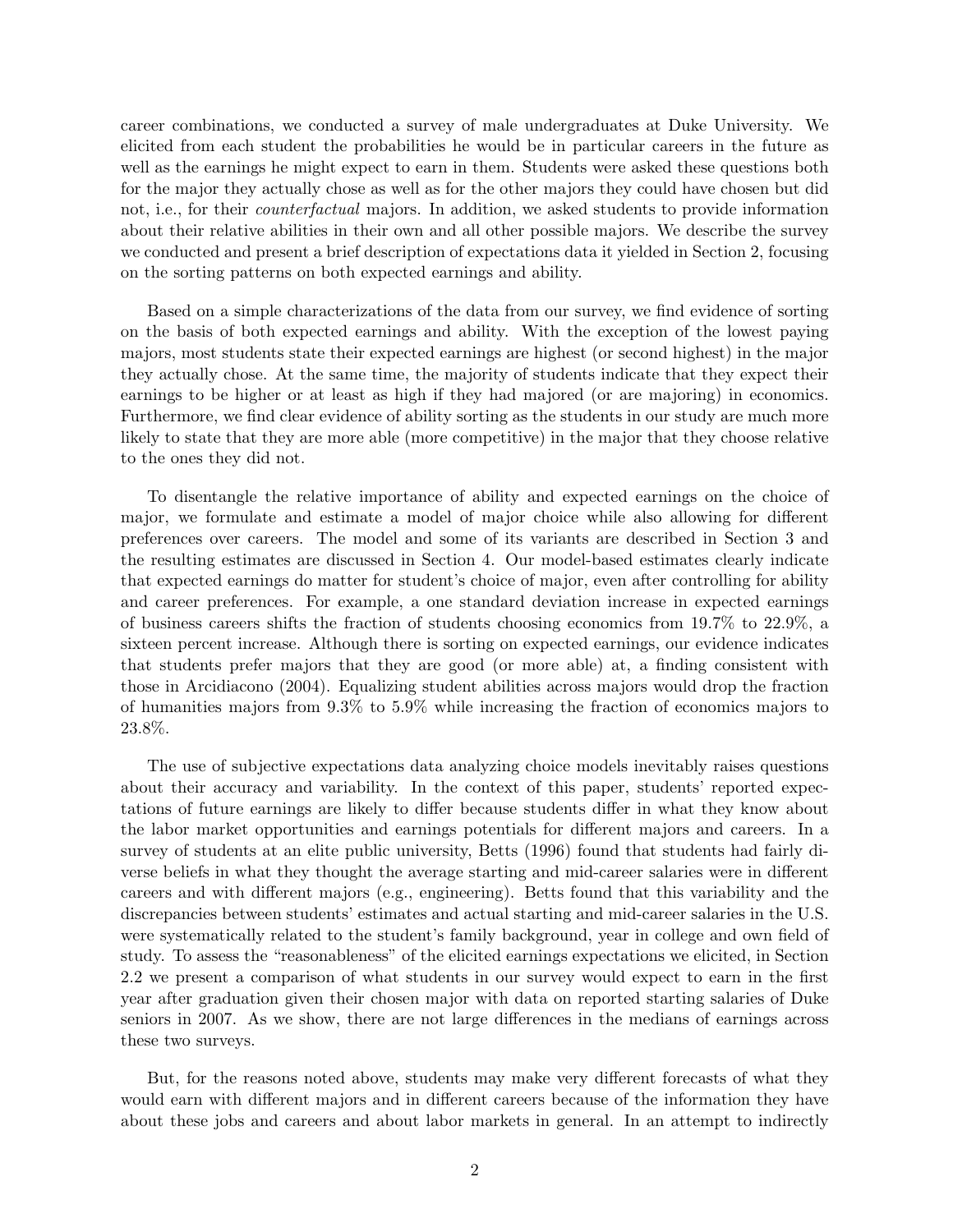measure these differences in information, we asked the students in our study to provide us with what they would expect the average Duke student to earn in different careers with different majors. By using the average Duke student as the referent person in these elicitations, we seek to separate out the informational differences students may have about labor markets from differences in their forecasts due to their perceived *comparative advantages* across these careers/majors. We summarize our findings for this set of elicitations in Section 2.3. We then use these data in Section 5, along with our estimates for our models of major choice, to answer the following hypothetical question: How would the choice of college majors at Duke change if the only source of their differences in expected earnings were due to differences in their expected comparative advantage in different majors? We outline a set of assumptions about our data that allow us to eliminate differences across students in their forecasts about the average Duke students that might arise because of the heterogeneity in information about labor markets and careers across students and estimate how it would have changed students' choice of a major.

The approach taken in this paper fits into a growing literature on the use of subjective expectations.<sup>5</sup> More recently, work has begun to incorporate subjective expectations into models of choice behavior.<sup>6</sup> Our work builds on the recent literature of Delavande (2008), Kaufman (2009), and Zafar (2008, forthcoming) who use counterfactual expectations of choice models.

Of particular relevance for our work is Zafar (2008, forthcoming), who also examines counterfactual expectations and the choice of major. Zafar (2008) focuses on gender differences in the choice of major while Zafar (forthcoming) examines how expectations change over time regarding major fit and the probability of graduating conditional on major choice. In contrast to our findings, Zafar's work finds no significant evidence of expected earning affecting the choice of major, leaving no role for informational differences on market returns to affect choice of major. While Zafar's study was informative for the design of our survey, there are differences between the designs of his and our studies. First, in order to obtain more accurate measures of the students' expected earnings across majors, we asked students for their expected earnings for various major and subsequent career combinations, whereas Zafar asked students to provide these expectations conditional only on majors.<sup>7</sup> Second, we drew a larger sample than Zafar and limited it to one gender (males) in an attempt to minimize the potential for finding insignificant effects of expected income, or other measures, on students' choice of a major due to low statistical power in estimation.<sup>8</sup> Third, we included students from all classes (i.e., freshman, sophomores, juniors and seniors), whereas Zafar only included sophomores in his study. Zafar imposed this restriction because of his concern about the potential problem of "cognitive dissonance," i.e., upper-classmen might report systematically higher expected earnings for their chosen majors relative to reports for majors they did not choose in order to justify their particular choice of a major. As we discuss below, we find little evidence consistent with this pattern in our data.

 $5$ This literature begins with the seminal work of Manski (1993a) and Dominitz and Manski (1996, 1997). Also see Manski (2004).

<sup>6</sup>See van der Klaauw (2000), van der Klaauw and Wolpin (2008) and Manski, Blass and Lach (forthcoming). For an early discussion on incorporating subjective expectations into choice models, see Manski (1999) and Wolpin (1999).

<sup>7</sup>We made this adaptation to our design based on feedback from focus groups of students on whom we tested in an initial version of our survey. Members of these groups complained that it was difficult for them to answer questions about expected earnings for different majors because they felt earnings for a given major would greatly vary across the careers one might enter from that major.

 ${}^8Za$ far's sample consisted of 161 students, of which 92 were women and 69 were men. We gathered data on 173 students, all of whom were men, giving us a sample that is over 2.5 times larger than that used by Zafar to estimate his college choice model for men.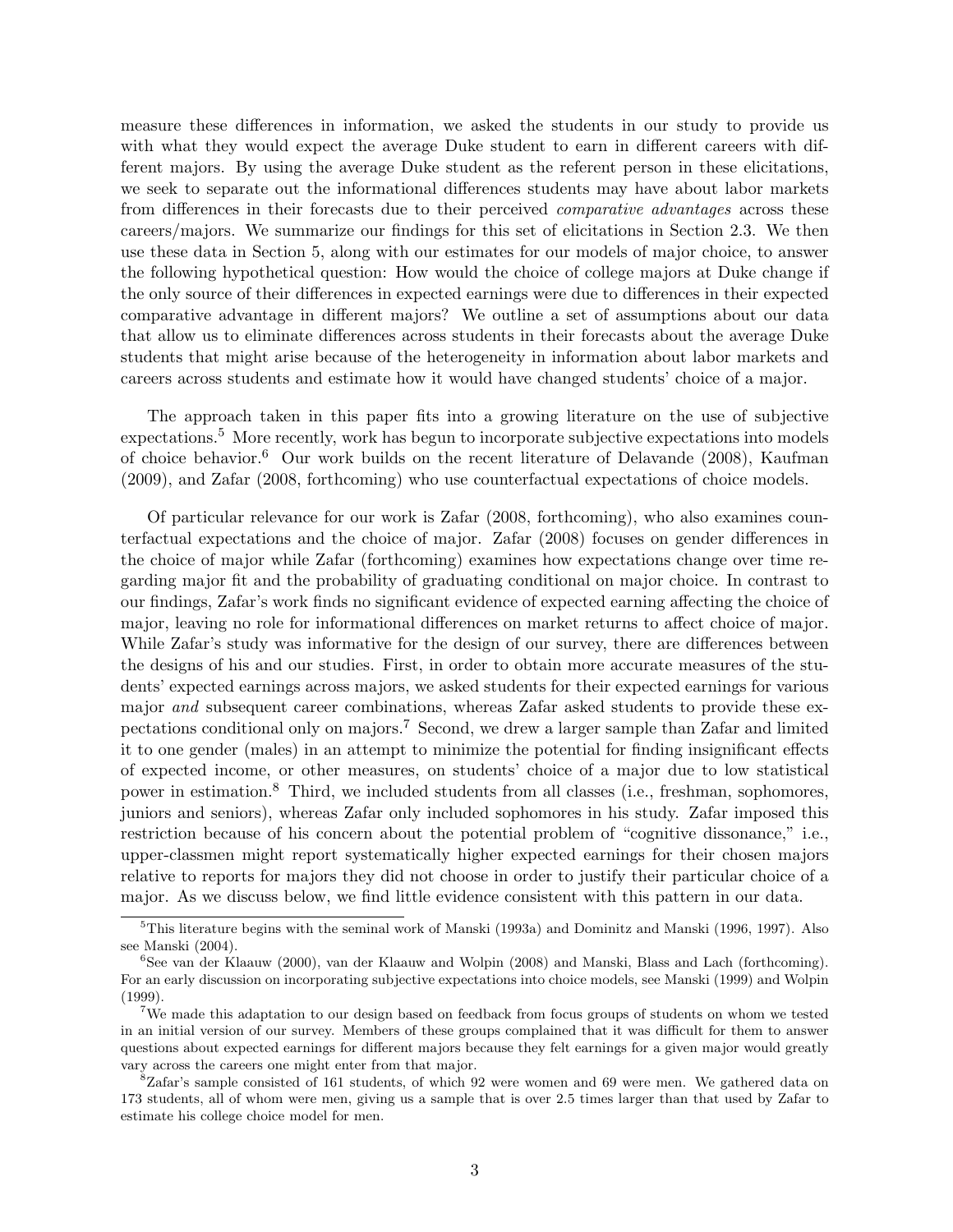## 2 Data from Survey of Duke Undergraduates

We administered a survey of male undergraduate students at Duke University between February and April in 2009. Gender was the only restriction on sample recruitment; students from any major, class or race were eligible to participate in the survey. We recruited our sample members by posting flyers about our study around the Duke campus. Surveys were administered on computers in a designated room in Duke's Student Union. All students who completed the survey were paid \$20. Our sample consists of 173 students who completed our survey.<sup>9</sup>

In our survey, we collected data on students' background characteristics and their current or intended major. Table 1 presents a summary of the characteristics of our sample and compares them with the corresponding characteristics of the male undergraduate population at Duke. Due to the large number of majors offered at Duke University, we divided the majors into six broad groups: natural science, humanities, engineering, social sciences, economics, and policy. The classification system of the majors is reported in the Appendix.<sup>10</sup> Those who had already declared their majors were asked to provide us with their current major; those who have not declared were asked to provide us with their intended major.

While our sampling strategy was not systematically random, one can see from Table 1 that our sample corresponds fairly closely to the Duke male undergraduate student body. Our sample includes slightly more Asians and fewer Latinos and Blacks than are at Duke. It also appears that a higher percentage of our sample receives some financial aid than is the case in the Duke student body, although the 22.0% figure for the student body is based on aid provided by Duke, whereas the higher percentage of students receiving financial aid (40.5%) is likely due to the fact that our survey asked about receipt of financial aid, regardless of source. Finally, our sample is slightly tilted towards upperclassmen. Duke has very low dropout rates so the share for each class should be approximately 25%.

#### 2.1 Expectations about Future Careers

In our survey, we elicited students' expectations about future careers and how much they expected to earn in them. For each of the majors groups listed in the Appendix, we asked students the probability that they would enter a particular career/occupation and the income they would expect to receive in that career 10 years after graduation. We used the following six broad career groups to characterize possible careers: science/technology, health, business, government/nonprofit, education and law. These groups were based on the distribution of the careers that the Duke undergraduates have historically entered after they graduated. Table 2 gives the sample means, taken over the full sample  $(N = 173)$ , for  $P_{ijk}$ , the probability that student i would pursue career k given that he majored in major j and  $Y_{iik10}$ , the income this student would expect to earn 10 years after graduation if he were to major in major j and pursue career  $k$ .<sup>11</sup>

<sup>9</sup>The questionnaire we used in our survey is discussed further in Kang (2009) and a copy of it can be found at www.econ.duke.edu/∼vjh3/working papers/college major questionnaire.pdf.

 $10$ There are four different schools at Duke in which undergraduates are enrolled: Trinity College (college of arts and sciences), Pratt School of Engineering, Nicholas School of the Environment, and Sanford School of Public Policy.

<sup>&</sup>lt;sup>11</sup>For the respondents whose probabilities for each major j did not add up to 1 or 100, their stated probabilities were proportionally adjusted so that the sum of the  $P_{ijk}$ 's over k was equal to 1 for each student. 9.8% of the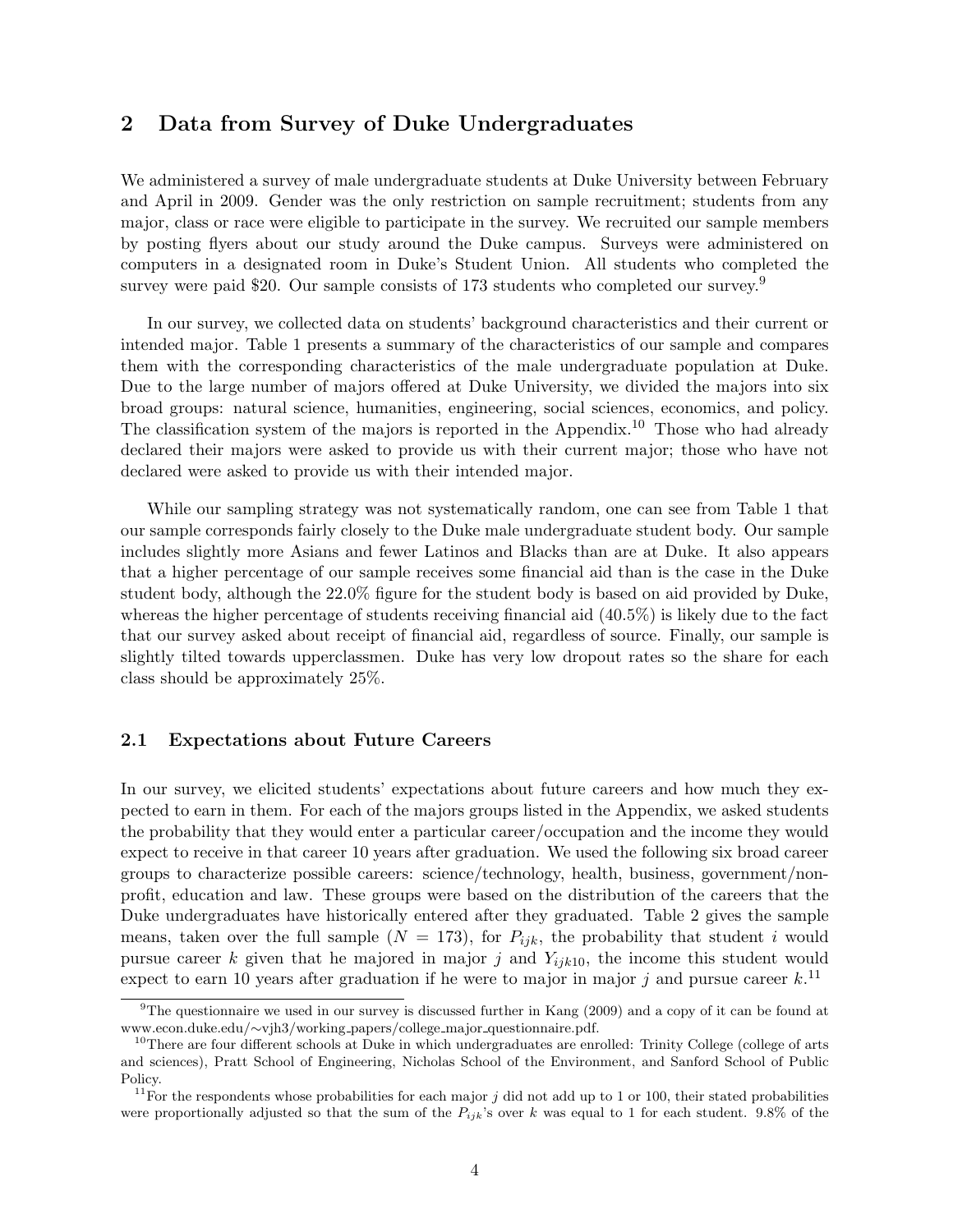|                                      |          | Duke Male               |
|--------------------------------------|----------|-------------------------|
|                                      | Sample   | Study Body <sup>†</sup> |
| $Current/Intended\ Major^{\ddagger}$ |          |                         |
| Science                              | 17.9%    | 14.8%                   |
| Humanities                           | $9.3\%$  | 9.4%                    |
| Engineering                          | 19.1%    | 20.7%                   |
| Social Science                       | 17.9%    | 18.8%                   |
| Economics                            | 19.7%    | 18.0%                   |
| Public Policy                        | 16.2%    | 18.0%                   |
| Class/Year at Duke:                  |          |                         |
| $Under-classmen:$                    |          |                         |
| Freshman                             | 20.8%    |                         |
| Sophomore                            | 20.2%    |                         |
| $Upper-classmen$                     |          |                         |
| Junior                               | 27.2%    |                         |
| Senior                               | 31.8%    |                         |
| <i>Characteristics of Students:</i>  |          |                         |
| White                                | $66.5\%$ | 66.0%                   |
| Asian                                | 20.2%    | 16.6%                   |
| Latino                               | $4.6\%$  | 8.3%                    |
| Black                                | $4.0\%$  | $5.9\%$                 |
| Other                                | $4.6\%$  | $3.0\%$                 |
| U.S. Citizen                         | 94.8%    | 94.1%                   |
| Receives Financial Aid <sup>§</sup>  | 40.5%    | 22.0%                   |
| Sample Size                          | 173      |                         |

Table 1: Sample Descriptive Statistics

† The information on the Duke male population is drawn from a recent student survey done by the Campus Life and Learning (CLL) Project at Duke University. See Arcidiacono, Aucejo, Fang and Spenner (2009) for a detailed description of the CLL dataset.

‡ Respondents were asked to choose one of the six choices (science, humanities, engineering, social science, economics, policy) in response to the questions: "What is your current field of study? If you have not declared your major, what is your intended field of study?"

§ For the Duke male study body, the proportion receiving financial aid includes those who received need-based, merit or athletic aid in school year 2008-2009. Source: Duke Undergraduate Financial Aid Office.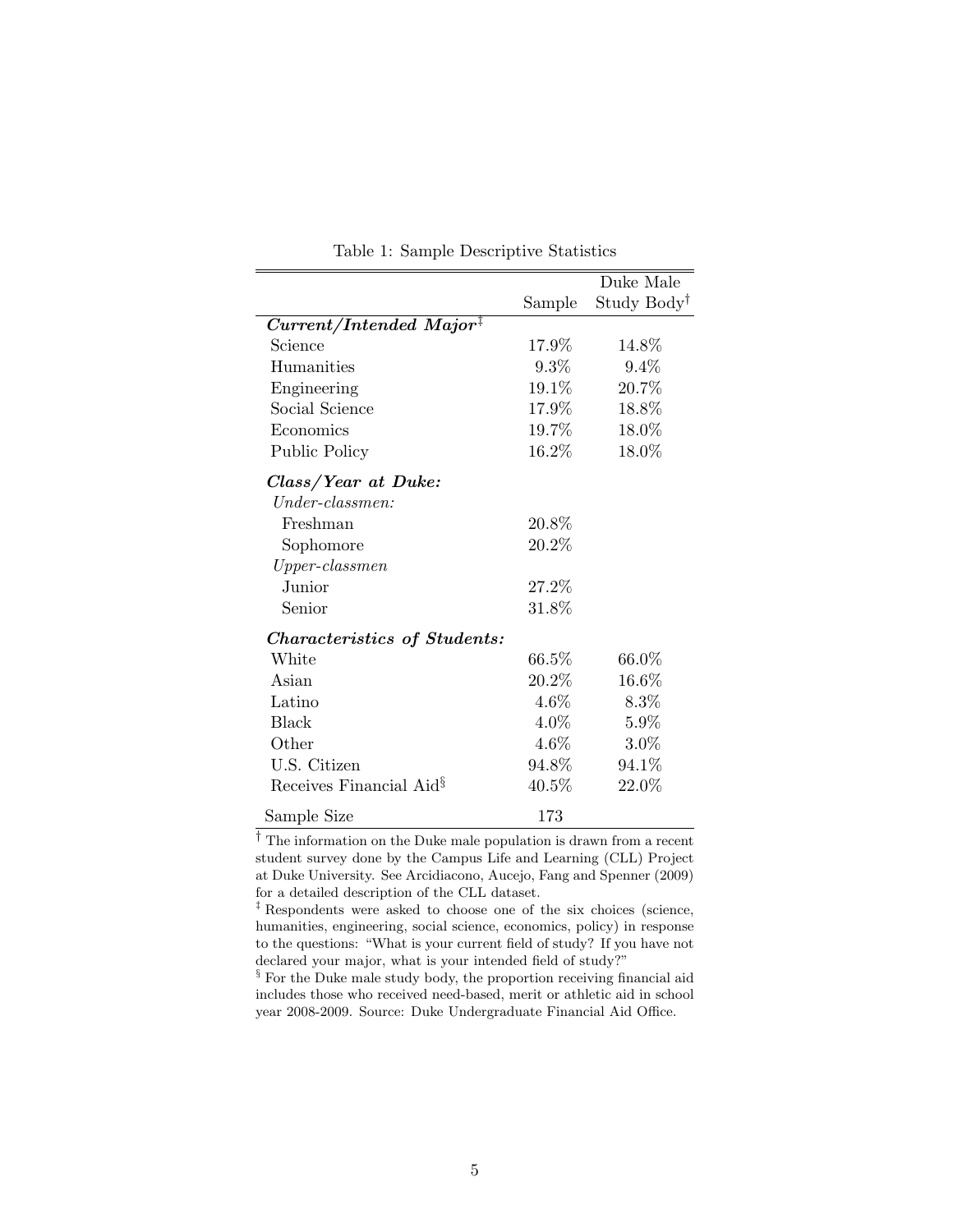|                                                  | If Career in: |         |                 |         |           |         |  |  |  |  |  |  |  |
|--------------------------------------------------|---------------|---------|-----------------|---------|-----------|---------|--|--|--|--|--|--|--|
| If Majored in:                                   | Science       | Health  | <b>Business</b> | Govt.   | Education | Law     |  |  |  |  |  |  |  |
| A. Probability of Going into Career <sup>†</sup> |               |         |                 |         |           |         |  |  |  |  |  |  |  |
| Science                                          | 0.352         | 0.319   | 0.120           | 0.070   | 0.068     | 0.070   |  |  |  |  |  |  |  |
| Humanities                                       | 0.067         | 0.122   | 0.235           | 0.145   | 0.230     | 0.200   |  |  |  |  |  |  |  |
| Engineering                                      | 0.411         | 0.194   | 0.190           | 0.072   | 0.065     | 0.068   |  |  |  |  |  |  |  |
| Social Sciences                                  | 0.091         | 0.139   | 0.246           | 0.193   | 0.128     | 0.204   |  |  |  |  |  |  |  |
| Economics                                        | 0.067         | 0.076   | 0.515           | 0.154   | 0.062     | 0.125   |  |  |  |  |  |  |  |
| Policy                                           | 0.054         | 0.113   | 0.228           | 0.317   | 0.075     | 0.214   |  |  |  |  |  |  |  |
| B. Expected Income 10 Years Out                  |               |         |                 |         |           |         |  |  |  |  |  |  |  |
| Science                                          | 106,156       | 162,000 | 138,121         | 93,965  | 72,590    | 143,694 |  |  |  |  |  |  |  |
| Humanities                                       | 77,994        | 122,769 | 130,618         | 90,971  | 70,936    | 147,087 |  |  |  |  |  |  |  |
| Engineering                                      | 118,012       | 152,462 | 153,318         | 97,017  | 74,746    | 165,422 |  |  |  |  |  |  |  |
| Social Sciences                                  | 81,942        | 122,393 | 142,676         | 95,532  | 71,000    | 149,965 |  |  |  |  |  |  |  |
| Economics                                        | 91,023        | 126,769 | 192,306         | 101,957 | 78,283    | 158,254 |  |  |  |  |  |  |  |
| Policy                                           | 86,052        | 123,382 | 156,705         | 103,653 | 71,925    | 164,809 |  |  |  |  |  |  |  |

Table 2: Elicited Expected Incomes (10 years out) and Elicited Probabilities of Going into Various Careers and Majors

<sup>†</sup> To elicit career probabilities, students were asked: "Suppose you majored in each of the following academic fields [Sciences, Humanities, Engineering, Social Sciences, Economics, Public Policy]. What are the probabilities that you will pursue the following career field [science, health, business, government/non-profit, education, law] AFTER majoring in this academic field."

 $\pm$  To elicit expected earnings associated with different careers and majors, students were asked: "For the following questions regarding future income, please answer them in pre-tax, per-year, U.S. dollar term, ignoring the inflation effect. Suppose you majored in the following academic field. How much do you think you will make working in the following career 10 years after graduation?" We assume that respondents reported their answers as means.

There are several noteworthy patterns in Table 2 with respect to the expectations elicited about careers from our sample of undergraduates. First, there are marked differences in the probabilities of entering the six careers across the various majors. Some careers appear to be tied to certain majors, whereas other careers are less so. For example, if students were to major in the (natural) Sciences or Engineering, the probability of going into Science or Health related careers is fairly high, compared to if the students were to major in one of the other fields. A similar pattern occurs for entering a career in the field of Education, which is more likely if a student were to major in the Humanities compared to other majors. In contrast, the probabilities of going into a Business career are relatively high for all majors. This is especially true for being an economics major, where students indicate that the probability of going to a Business career is over fifty percent, which is substantially higher than the career probabilities found for any of the other majors. Second, student expectations about the earnings in careers 10 years out differ across majors. For example, majoring in science or engineering was perceived to lead to higher earnings in science and health careers while perceived earnings in business were higher if a student's major was economics.

The sample means presented in Table 2 are calculated over all students in the sample, regard-

respondents showed "poor" understanding of probabilities, i.e., their career choice probabilities did not sum up to 1 or 100 for less than four majors out of six.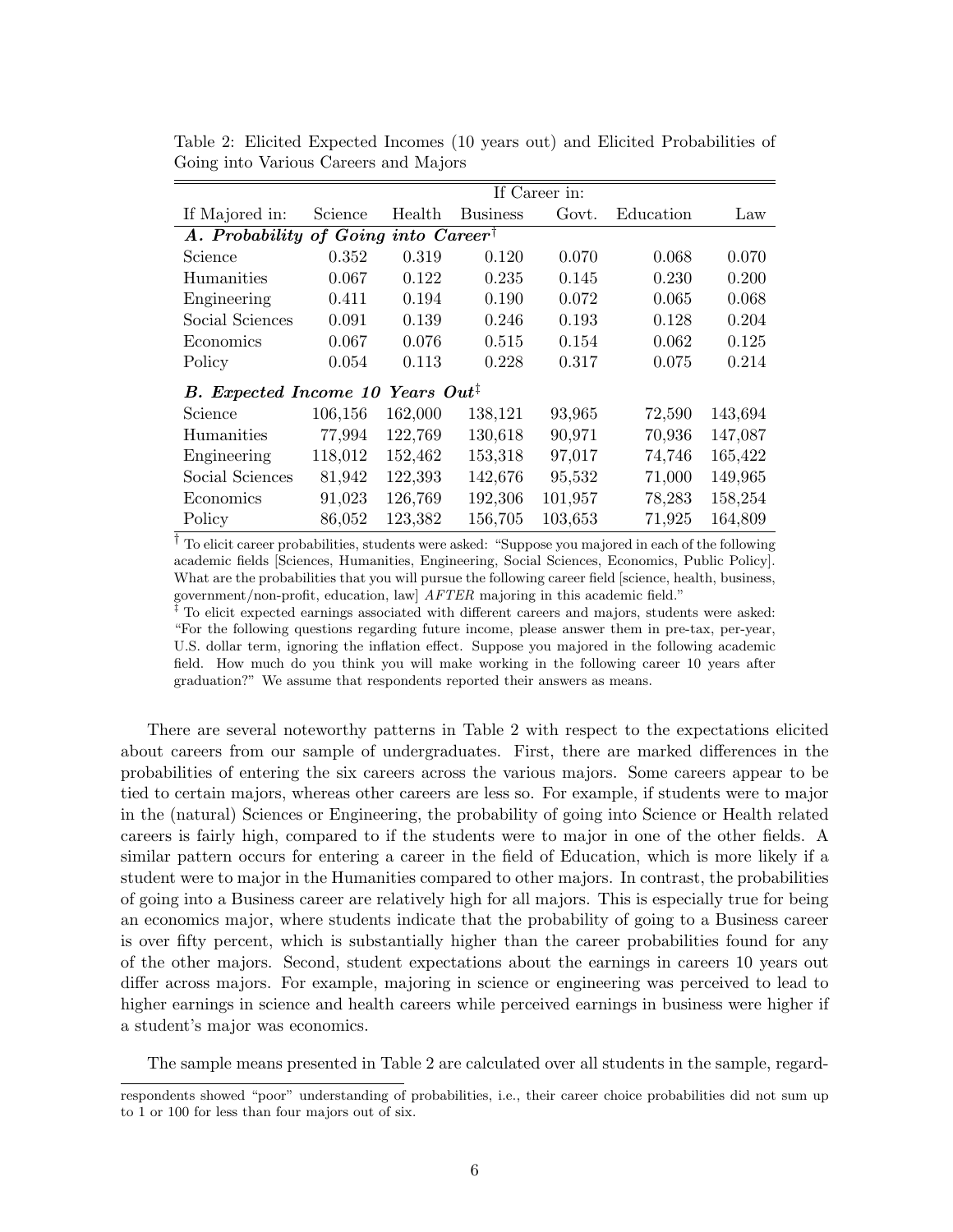|                              |             |                | If Career in:   |           |             |           |
|------------------------------|-------------|----------------|-----------------|-----------|-------------|-----------|
| Major                        | Science     | Health         | <b>Business</b> | Govt.     | Education   | Law       |
| A. In-Major vs. Non-Major    |             |                |                 |           |             |           |
| Science                      | $-2,391$    | $54,745**$     | 48,663***       | 14,426    | $-2,565$    | 20,652    |
| Humanities                   | $-9,153$    | 1,977          | $-2,059$        | 2,993     | $-68$       | $-6,087$  |
| Engineering                  | $-19,074$   | $-24,200$      | $-14,922$       | $-20,467$ | $-7,175$    | $-39,465$ |
| Social Sciences              | 267         | $-1,736$       | $-234$          | 1,592     | $-9,511$    | $-13,949$ |
| Economics                    | $-12,438$   | $-2,567$       | $-5,433$        | $-10,672$ | $-13,421$   | 3,271     |
| Policy                       | $36.455***$ | $-1,265$       | 16,501          | 27,813    | 36,053***   | 84,171*** |
| <b>B.</b> Upper-Classmen vs. |             | Under-Classmen |                 |           |             |           |
| Science                      | $-20,733*$  | $-13,473$      | 12,461          | $-10,140$ | $-13,835*$  | 5,452     |
| Humanities                   | $-14,223$   | $-3,235$       | $-2,295$        | $-8,219$  | $-18,621*$  | 649       |
| Engineering                  | $-10,921$   | $-267$         | $26,076*$       | $-10,696$ | $-12,376$   | 50,857    |
| Social Sciences              | $-12,257$   | $-2,630$       | 4,850           | $-9,728$  | $-15,050**$ | $-9,471$  |
| Economics                    | $-3,520$    | 5,771          | 6,205           | $-21,227$ | $-9,863$    | 9,437     |
| Policy                       | $-12,716$   | -786           | $-15,956$       | $-16,402$ | $-14,747*$  | 4,311     |

Table 3: Differences by Own Major vs. Non-Major and Upper- vs. Under-Classmen in Elicited Expected Incomes (10 years out) for Alternative Careers and Majors†

<sup>†</sup> Test results for between-group differences in means of expected income: \* significantly different at 10%; \*\* significantly different at 5%; \*\*\* significantly different at 1%.

less of whether they are majoring (or intending to major) in a particular field and of what class they are in. We now consider how the elicited expectations differed by a student's class/year at Duke and by whether the student actually chose the hypothetical major. With respect to both dimensions, we might expect differences by one's major and class/year in the information students have about different careers. For example, underclassmen might have less information about careers than do upperclassmen, since the latter group is closer to graduation and, thus, may be devoting more time to learn about their future prospects. Similarly, students who were majoring in a particular field may have a better idea about the earnings potential of careers more closely related to their field of study than would be the case for non-majors. It also may be the case that students who major in a field expect that they have a major-specific *absolute* advantage in certain careers, because of their major-specific abilities. In Table 3, we present the differences in the means for expected earnings (10 years out) for the various career-major combinations between students who majored in the particular career versus those who did not (non-majors) and between upper- and under-classmen. We also display in this table results for hypothesis tests of differences between these groups in student earnings expectations.

While there is no clear pattern to differences in-majors vs. non-majors and upper- vs. underclassmen for most of the various careers and major fields, there are a couple of notable exceptions. First, students who are currently majoring in Policy have markedly higher income expectations than students majoring in other fields for all careers but those in Health. Furthermore, several of these differences are statistically significant. For example, Policy majors expect to earn more than 50% higher salaries (\$84,171) if they enter the field of Law than if non-majors were to enter the same field having majored in Policy. Second, we find that upperclassmen, regardless of their major, expect to earn less if they enter either a Science or Education career than do underclassmen, with differences for Education careers being statistically significant. The two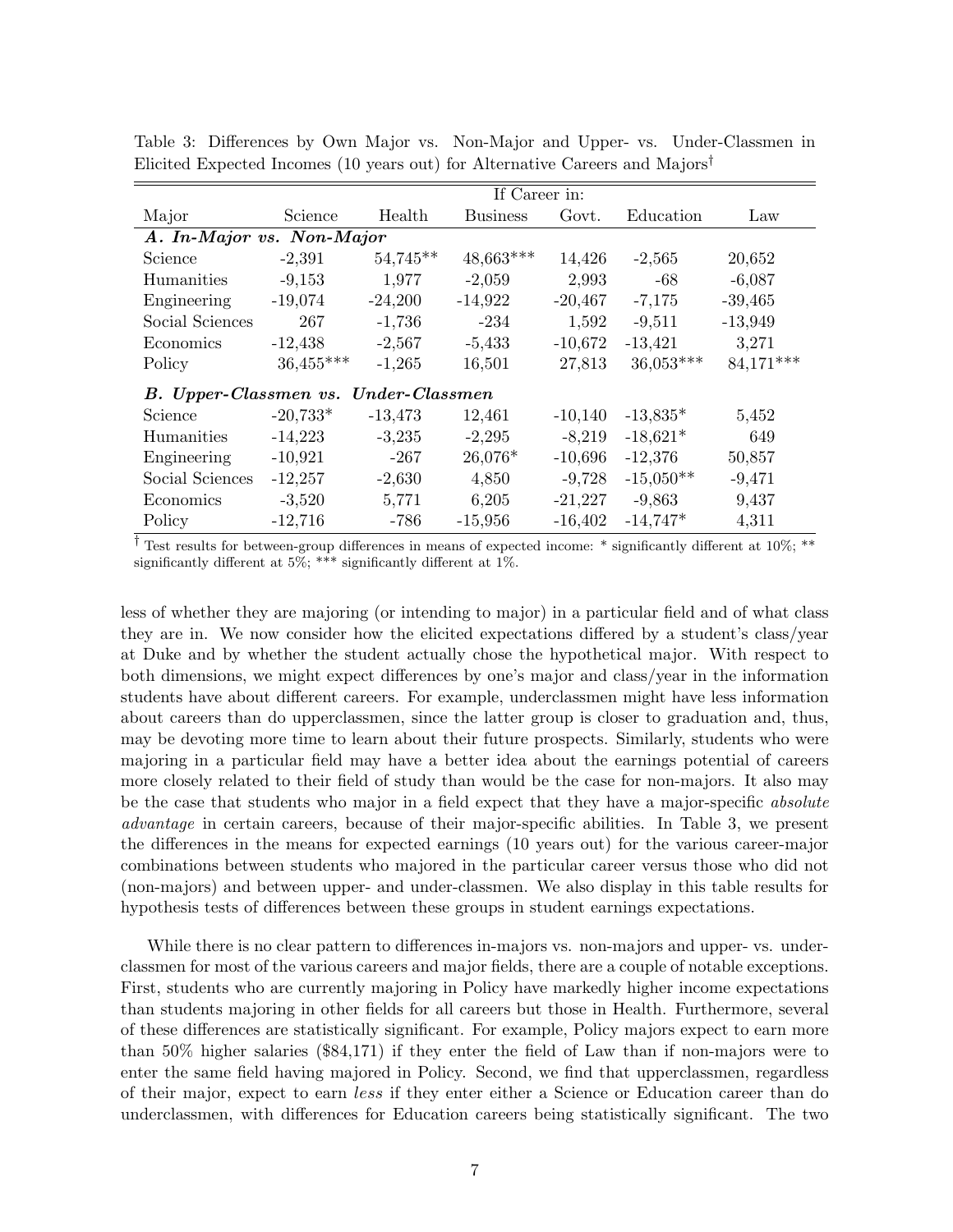|                              |             |                  |                 | If Career in: |             |              |
|------------------------------|-------------|------------------|-----------------|---------------|-------------|--------------|
| Major                        | Science     | Health           | <b>Business</b> | Govt.         | Education   | Law          |
| A. In-Major vs. Non-Major    |             |                  |                 |               |             |              |
| Science                      | $-3.48\%$   | $8.59\%*$        | $-3.86\%$       | $-2.62\%*$    | $4.69\%***$ | $-3.32\%$    |
| Humanities                   | $-1.61\%$   | 3.32\%           | $-11.64\%$ ***  | $-0.69\%$     | 3.85%       | 6.78%        |
| Engineering                  | $-1.16\%$   | $-1.66\%$        | 3.53%           | $-1.63\%$     | $-0.67\%$   | 1.58%        |
| Social Sciences              | $4.33\%*$   | 1.34\%           | $-2.98\%$       | $-7.00\%**$   | $-0.11\%$   | 4.42%        |
| Economics                    | $0.02\%$    | $0.97\%$         | $8.33\%*$       | $-5.41\%**$   | $-3.39\%**$ | $-0.52\%$    |
| Policy                       | $-3.78\%**$ | $-7.20\%**$      | 3.92%           | $-4.93\%$     | $-2.37\%$   | 14.35%***    |
| <b>B.</b> Upper-Classmen vs. |             | $Under-Classmen$ |                 |               |             |              |
| Science                      | $-1.12\%$   | $7.71\%**$       | $-1.53\%$       | $-0.78\%$     | $-0.26\%$   | $-4.02\%$ ** |
| Humanities                   | $-0.86\%$   | $-2.43\%$        | 3.43\%          | $3.17\%*$     | $-0.54\%$   | $-2.78\%$    |
| Engineering                  | $-1.91\%$   | 3.37%            | $0.36\%$        | $-0.42\%$     | $0.41\%$    | $-1.81\%$    |
| Social Sciences              | $0.90\%$    | $0.81\%$         | $-4.04\%$       | $-0.28\%$     | 2.82\%      | $-0.21\%$    |
| Economics                    | $-1.98\%$   | 2.34\%           | 1.95%           | $-1.41\%$     | $2.01\%$    | $-2.90\%$    |
| Policy                       | 1.34%       | 3.46%            | $-8.56\%$ ***   | $6.32\%*$     | $2.31\%*$   | $-4.87\%$    |

Table 4: Differences by Own Major vs. Non-Major and Upper- vs. Under-Classmen in Career Choice Probabilities for Alternative Careers and Majors†

† Test results for between-group differences in means of choice probability: \* significantly different at 10%; \*\* significantly different at 5%; \*\*\* significantly different at 1%.

patterns just cited may be due to systematic differences in the tastes and/or abilities of Policy majors or in upper- versus underclassmen with respect to Education careers. But, a potentially more plausible explanation is that there are differences in information between groups  $-e.g.,$ upper-classmen may have more information than underclassmen about the low earnings of careers in Education careers based on the former group's greater preparations for life-after-college – and these differences lead to systematically *different forecasts*. Below, we present some results concerning students' expected earnings for the average Duke student that are quite consistent with the differences-in-forecasts explanation.

If there are systematic differences in information regarding future careers between in-majors and non-majors and between upperclassmen and underclassmen as suggested by Table 3, the information differences should also be reflected in the career choice probabilities. In Table 4, we present a comparison of the means of major-career combination choice probabilities between different major and class groups. There are a few notable differences between the major-career choice probabilities both by the major chosen (first panel) and by a student's class (second panel). For instance, those majoring in science are 8.59% more likely to choose health-related careers given a science major than those not majoring in science, and those majoring in policy are 14.35% more likely to pursue a career in law given a policy major compared to those not majoring in policy. These observations are consistent with our earlier explanation on the differences in income expectations; "in-major" students and upperclassmen may have systematically different career choice patterns due to more information about careers than their counterparts.

We use the elicited earnings expectations and career probabilities for alternative careermajor combinations to form,  $Y_{i,j10}$ , student i's major-specific expected earnings 10 years after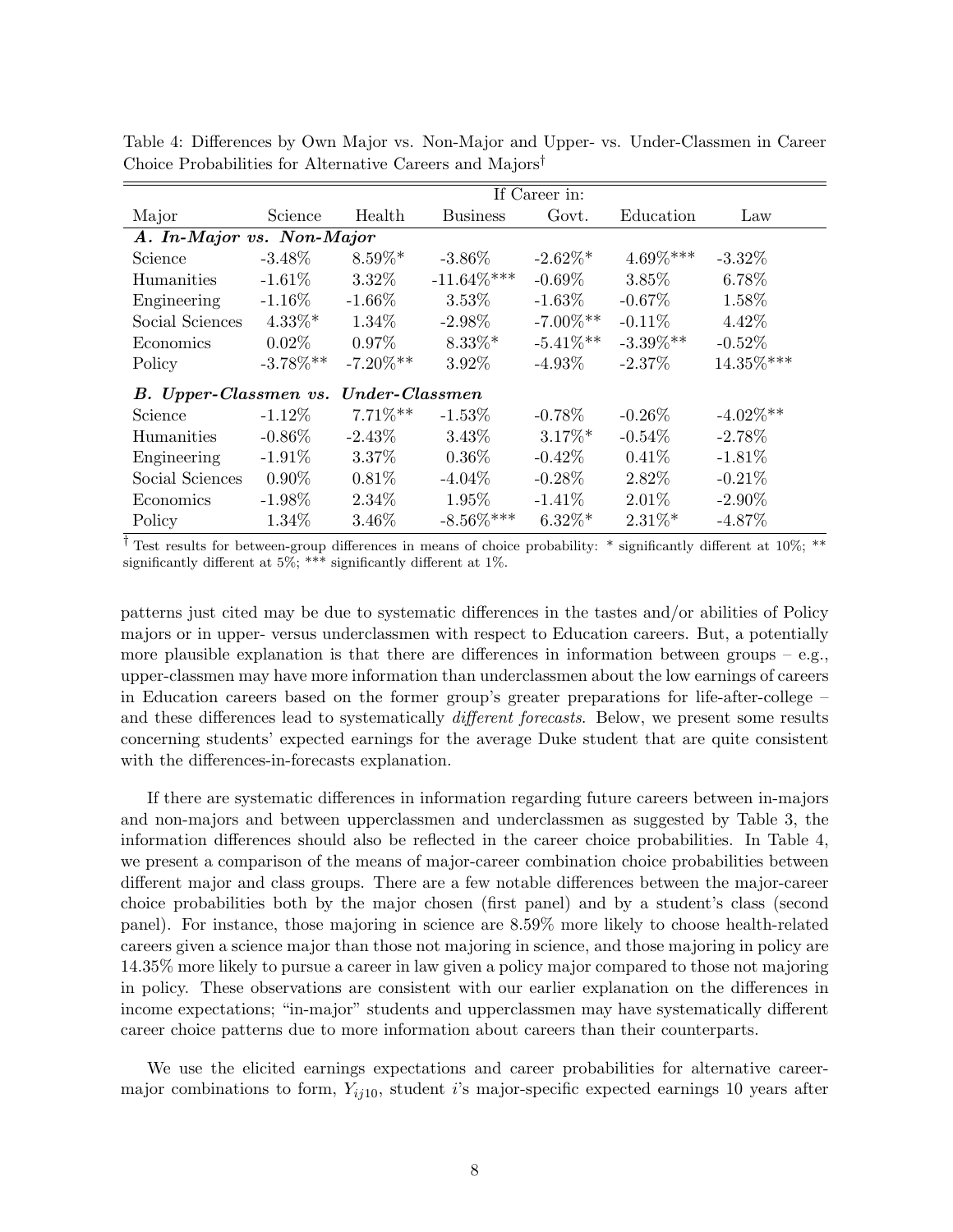graduation, given by:

$$
Y_{ij10} = \sum_{k=1}^{K} P_{ijk} Y_{ijk10}
$$
 (1)

Sample means for these major-specific expected earnings are given in Table 5. Unlike the sample means presented in Table 2, the sample means in Table 5 are for students who are majoring in, or intend to major in, each of the major fields. The theoretical model of college major choice in Section 3 hypothesizes that students are more likely to major in fields in which they have a comparative expected earnings advantage. Looking along the diagonals in Panel A of Table 5, we do see evidence of income sorting in choice of majors. For all but those whose "own major" is in the field of Humanities, students expect that the earnings in their own major is the highest, or second highest, compared to all of the other majors. This pattern is seen in Panel B of Table 5, which records the proportion of students who indicate that the expected earnings in their own major is the highest, or at least as high, compared to the majors they did not choose.<sup>12</sup>

At the same time, we also find that the majority of students would expect that they would have their highest, or at least as high of, earnings if they majored in Economics, regardless of their actual major. Looking back at the career probabilities and expected incomes for different careermajor combinations in Table 2, it is clear that this finding is driven by the combination of the high expected incomes that all students associate with Business careers and, more importantly, the fact that students think majoring in Economics is much more likely to lead to a career in Business (probability  $= .515$ ) relative to all other majors. As a result, the majority of students expect that they would have an *absolute income* advantage if they were to major in Economics, even though only slightly less than 20% of Duke male undergraduates have chosen to do so. Thus, while we do find evidence in our data of income sorting in the choice of college majors, it appears that there are other factors that influence students decisions. Below, we consider one of them, namely, students' abilities to complete various majors at Duke.

### 2.2 Comparison between the Elicited Expected Income and Objective Income Data

In this section we present a brief comparison between the subjective expectations on future earnings that we elicited in our survey with the observed income levels of recent Duke graduates. This comparison allows us to assess whether students have reasonable expectations regarding their future earnings streams.

The data we have on the observed earnings is from the 2007 Duke Senior Exit Survey.<sup>13</sup> The Exit Survey contains information on: 1) respondents' majors; 2) whether they accepted job offers, are attending graduate education, or seeking employment; and 3) salary levels if accepted job offers. As the Duke Exit Survey data only has information on the major that is actually chosen, it closely resembles typical earnings data used in the literature. The 2007 Exit Survey had 1,146 respondents, of which 346 reported the salary levels they were to earn first year after graduation.<sup>14</sup> We compare these earnings data with data that we elicited from students in our

<sup>&</sup>lt;sup>12</sup>Some students gave the same expected earnings for two or more majors. As a result,  $17.3\%$  of the students had two or more majors with the highest expected earning.

<sup>&</sup>lt;sup>13</sup>The 2007 Duke Senior Exit Survey was administered by Duke Career Center.

<sup>&</sup>lt;sup>14</sup>We focus on the students working in the U.S. labor market and exclude respondents with job offers abroad.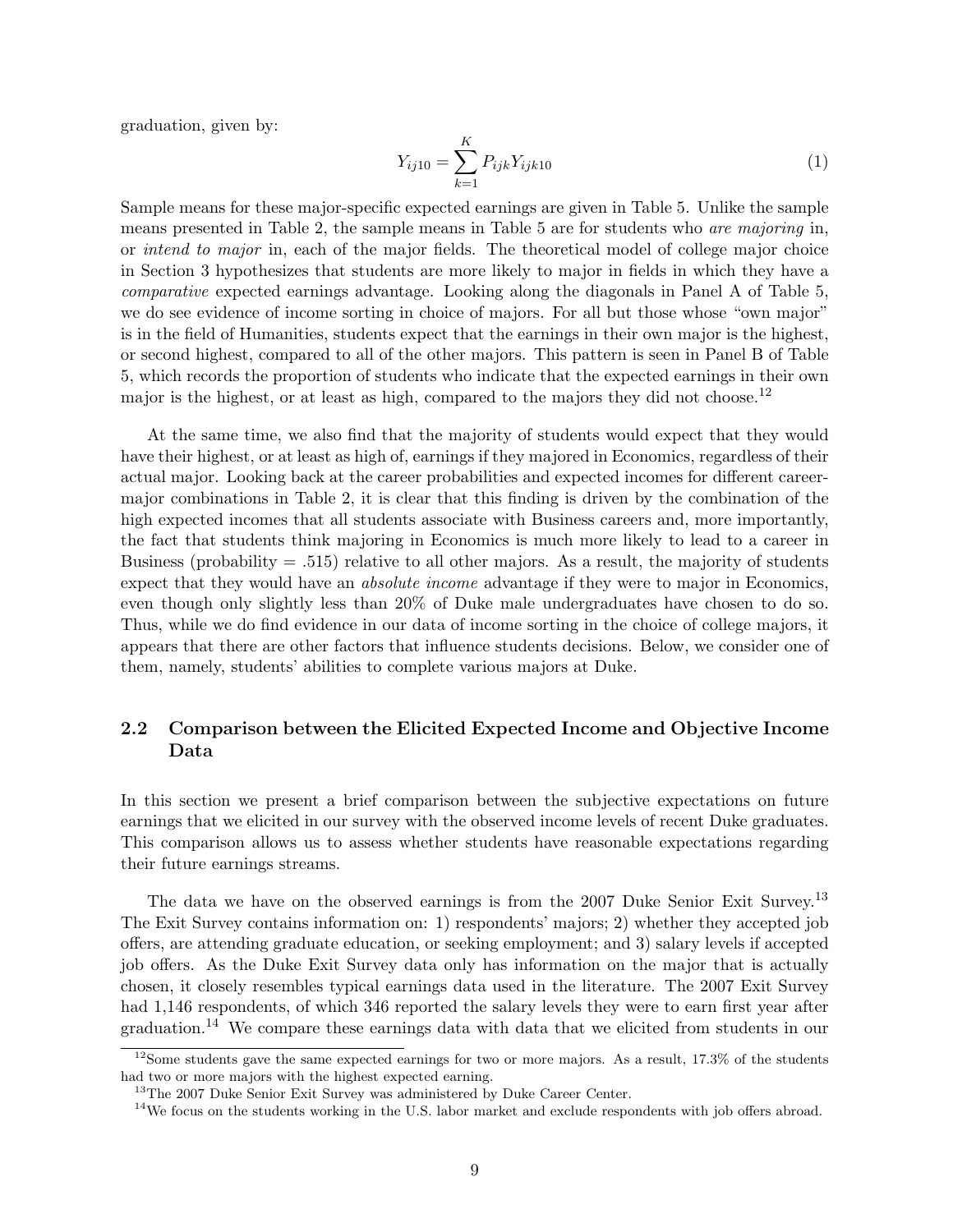|                                                                          | If Majored in: |            |             |           |           |         |  |  |  |  |  |
|--------------------------------------------------------------------------|----------------|------------|-------------|-----------|-----------|---------|--|--|--|--|--|
| Own Major                                                                | Science        | Humanities | Engineering | Soc. Sci. | Economics | Policy  |  |  |  |  |  |
| A. Expected Annual Income, 10 Years                                      |                |            | Out         |           |           |         |  |  |  |  |  |
| Science                                                                  | 169,385        | 138,856    | 157,489     | 148,483   | 197,043   | 154,981 |  |  |  |  |  |
| Humanities                                                               | 120,158        | 115,786    | 119,484     | 129,314   | 135,255   | 112,377 |  |  |  |  |  |
| Engineering                                                              | 111,982        | 97,326     | 122,416     | 102,250   | 148,880   | 100,569 |  |  |  |  |  |
| Social Sciences                                                          | 121,610        | 101,150    | 120,308     | 125,578   | 144,877   | 117,820 |  |  |  |  |  |
| Economics                                                                | 130,839        | 112,475    | 133,916     | 119,021   | 160,488   | 125,676 |  |  |  |  |  |
| Policy                                                                   | 152,761        | 139,314    | 162,677     | 149,457   | 187,109   | 180,350 |  |  |  |  |  |
| B. Prop. of Students Where Expected Inc is at Least as High in Own Major |                |            |             |           |           |         |  |  |  |  |  |
| Science                                                                  | 0.419          | 0.097      | 0.226       | 0.194     | 0.581     | 0.129   |  |  |  |  |  |
| Humanities                                                               | 0.063          | 0.188      | 0.188       | 0.063     | 0.500     | 0.000   |  |  |  |  |  |
| Engineering                                                              | 0.242          | 0.152      | 0.242       | 0.091     | 0.545     | 0.061   |  |  |  |  |  |
| Social Sciences                                                          | 0.097          | 0.032      | 0.419       | 0.161     | 0.645     | 0.226   |  |  |  |  |  |
| Economics                                                                | 0.147          | 0.147      | 0.206       | 0.118     | 0.647     | 0.147   |  |  |  |  |  |
| Policy                                                                   | 0.357          | 0.143      | 0.321       | 0.214     | 0.571     | 0.214   |  |  |  |  |  |

Table 5: Elicited Expected Incomes (10 Years Out), Conditional on Pursuing Alternative Majors by Own Major†

<sup>†</sup> There is one observation for every student in every cell. Here we do not condition on student's own major. See text for how expected incomes were calculated using information elicited from students.

survey about the earnings they would expect to receive in the first year after they graduate if they were in different majors and careers. While the latter income expectations measures are not the ones discussed above or used to estimate our model of college major choice below, they more closely correspond to the data on observed earnings in the Duke Exit survey. Furthermore, in order to further minimize the differences between the two sources of data, we imposed the following restrictions on the data from our sample: We only use the expectations data obtained from upperclassmen (i.e. juniors and seniors) and only include the elicited earnings expectations for the majors that the students in our survey actually chose.

Table 6 presents a comparison of the medians of the subjective earnings expectations and observed earnings of Duke students in their first year after graduation. In all six major groups, the two earnings measures are fairly similar in magnitude. For example, the difference in the median earnings across the two samples is \$500 for humanities majors and \$3,750 for science majors. The corresponding differences are larger for engineering (\$ 10,000) and economics majors (\$15,000). The two datasets have roughly the same share of students who chose each major, although there are fewer policy majors and more science majors in our survey compared to the Duke Exit survey. Finally, the p-values in the final column of Table 6 indicate that we cannot reject the null hypothesis of no differences in the median earnings across the two surveys at conventional levels of significance. In sum, this comparison suggests that our (upperclassmen) survey respondents, on average, have fairly reasonable accurate expectations about what they are likely to earn one year after graduation with their chosen major.

However, the findings from this comparison need not characterize the accuracy of student's earnings expectations for majors they did *not* choose.<sup>15</sup> As such, this comparison does not

<sup>&</sup>lt;sup>15</sup>These findings also may not apply to forecasting earnings 10 years after graduation.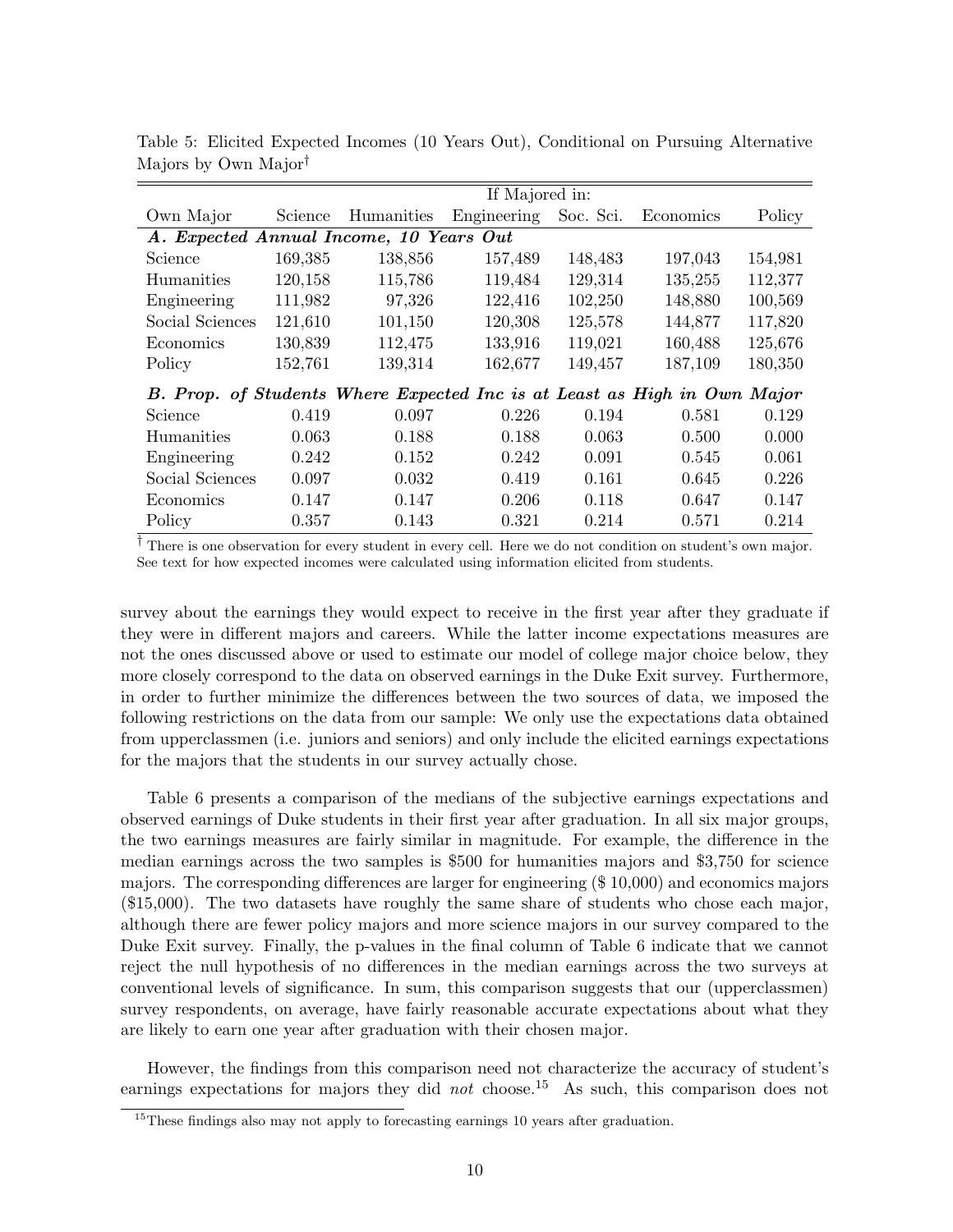|                 | <b>Expected Earnings</b> |       | Reported Salary  |          |                      |
|-----------------|--------------------------|-------|------------------|----------|----------------------|
| Major Chosen    | from our Survey          |       | from Exit Survey |          | $p-value^{\ddagger}$ |
|                 | Median                   | Share | Median           | Share    |                      |
| Science         | 43,750                   | 16.7% | 40,000           | 9.5%     | 0.84                 |
| Humanities      | 50,000                   | 7.8%  | 49,500           | $6.9\%$  | 0.68                 |
| Engineering     | 50,000                   | 20.6% | 60,000           | $21.1\%$ | 0.94                 |
| Social Sciences | 50,000                   | 18.6% | 42,500           | 17.6%    | 0.12                 |
| Economics       | 45,000                   | 22.5% | 60,000           | 26.0%    | 0.98                 |
| Policy          | 51,250                   | 13.7% | 45,000           | 18.8%    | 0.35                 |
| Sample          |                          | 102   |                  | 346      |                      |

Table 6: Comparison of Upperclassmen's Subjective Earnings Expectations First Year After Graduation and Reported Staring Salary of Duke Class of 2007†

† "Expected Earnings" corresponds to the subjective expectation on earnings first year after college, elicited from our 2009 survey. "Reported Salary" corresponds to the starting salary, self-reported by graduating seniors in Spring 2007.

‡ P-values are computed by a nonparametric K-sample test, with the null hypothesis of K samples being drawn from populations with the equal median.

allow us to determine whether students differ in their earnings forecasts across majors because of differences in their perceptions of how well they would do in the labor market with different majors or whether they simply do not know much about the labor market prospects associated with these majors. In the next section, we describe some information we elicited from students in an attempt to get at the latter distinction.

### 2.3 Expectations for the "Average" Duke Student

Students can differ in their forecasts of future expected earnings in different careers and majors precisely because they differ in their abilities to succeed in different majors and, subsequently, in various careers. But, as noted in the Introduction, students' expectations about the future also can differ because they make errors in their forecasts of future earnings. Without waiting for ten years to find out their actual earnings and career choices, we cannot directly measure the extent of these errors or assess their properties. But we can determine the *relative* properties of students' forecasts by asking all students to make forecasts about the future for a similar event or person. In our survey, we asked each student to provide us with their assessments of what the "average" Duke [male] undergraduate would earn in different career-major combinations to parallel the questions we asked of students about their expectations about their own future earnings. In particular, we asked:

Suppose an average Duke student majored in [Sciences, Humanities, Engineering, Social Sciences, Economics, Public Policy]. How much do you think he will make working in the following careers [Science, Health, Business, Government, Education, Law] 10 years after graduation?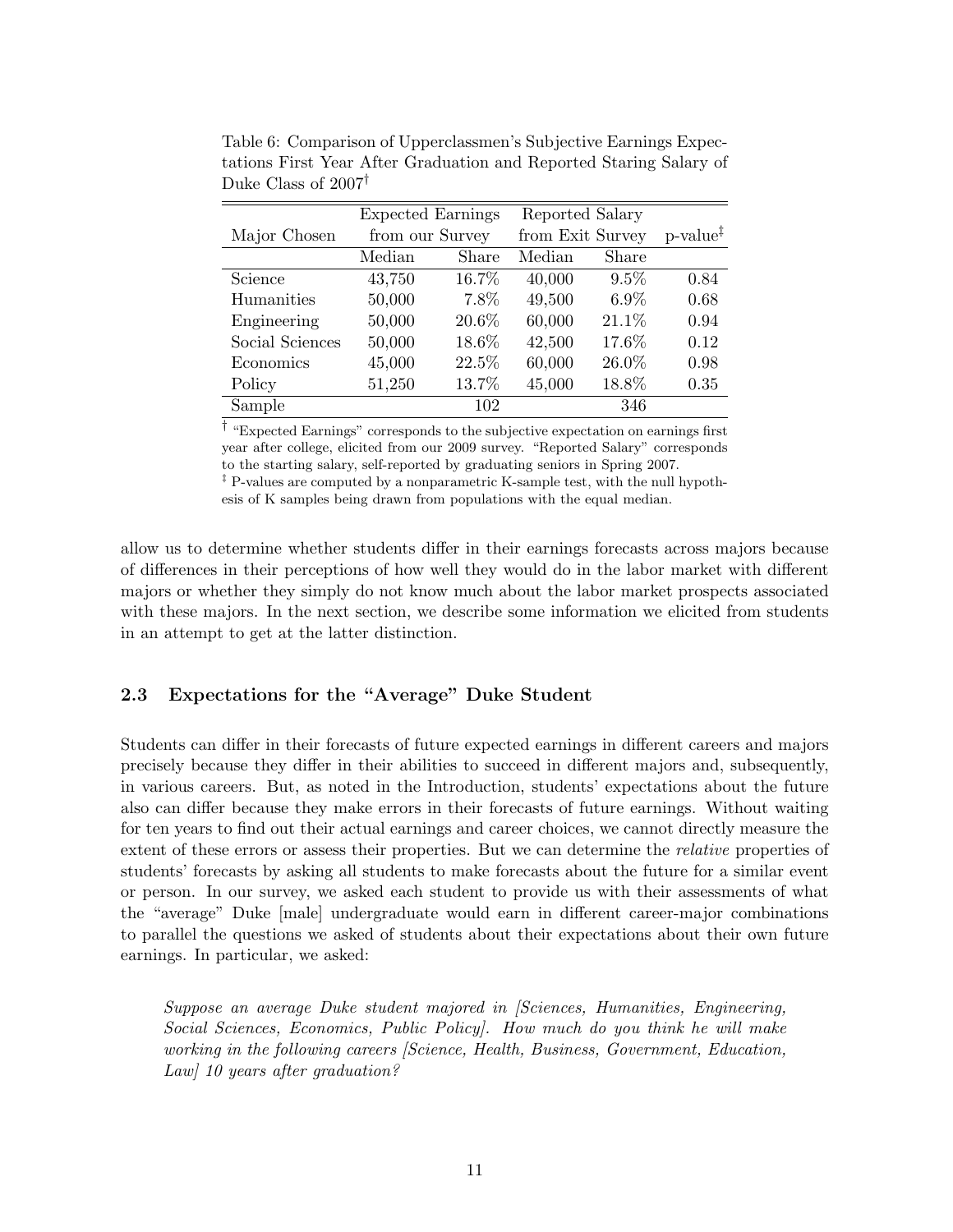|                 | If in Career: |         |                 |        |           |         |  |  |  |  |  |  |
|-----------------|---------------|---------|-----------------|--------|-----------|---------|--|--|--|--|--|--|
| If Majored in:  | Science       | Health  | <b>Business</b> | Govt.  | Education | Law     |  |  |  |  |  |  |
| Science         | 110,607       | 166,988 | 124,133         | 77,815 | 71,873    | 109,994 |  |  |  |  |  |  |
| Humanities      | 74,578        | 116,965 | 128,410         | 89,618 | 77,983    | 139,566 |  |  |  |  |  |  |
| Engineering     | 120,925       | 153,295 | 141,162         | 80,168 | 68,919    | 135,786 |  |  |  |  |  |  |
| Social Sciences | 80,283        | 112,809 | 133,110         | 88,618 | 74,618    | 136,191 |  |  |  |  |  |  |
| Economics       | 79,509        | 107,335 | 176,566         | 91,988 | 69,440    | 137,509 |  |  |  |  |  |  |
| Policy          | 74,145        | 106,948 | 134,301         | 99,295 | 71,162    | 143,173 |  |  |  |  |  |  |

Table 7: Elicited Expected Incomes (10 years out) for Average Duke Student in Alternative Majors and Careers by Student's Own Major

Let  $Y_{ijkl0}^{AV}$  denote student is answer to how much the average Duke student would earn in career k conditional on majoring in field j 10 years after graduation. To see how expected earnings for the average student varies at the major-career level, we report the sample averages of students' expected earnings for the average Duke student i.e.,  $(\overline{Y}_{jk10}^{AV} = \frac{1}{N})$  $\frac{1}{N} \sum_{i=1}^{N} Y_{ijk10}^{AV}$ ) in Table 7. In general, the expected earnings for the average Duke student for the different careermajor combinations are similar to the corresponding student expectations about their own future earnings in Table 2.

Following on the findings of Betts (1997), we examine how the expectations for the future earnings of the average Duke student differed between majors and non-majors and between upper- and under-classmen. The results of these comparisons are reported in Table 8. The structure of Table 8 parallels Table 3. While most of the differences in means between majors and non-majors and upper- and under-classmen are not that sizable or statistically different at conventional levels of significance, there are some notable exceptions. In particular, Policy majors consistently have higher forecasts of expected earnings for the average Duke student compared to students who are not Policy majors. Furthermore, upper-classmen consistently have lower forecasts of the expected earnings that the average Duke student would have in Education careers than do under-classmen. Recall that we found in Table 3 differences in the same direction for the corresponding comparisons of students' expectations about what their own earnings would be and that these differences in that Table also were statistically significant. Taken together, these findings strongly suggest that there are differences across students in the information they have about different careers and the labor market. As such, these informational differences may have a nontrivial effect on what major a student chooses. We explicitly try to quantify this influence in Section 5.

#### 2.4 Assessments of Abilities in Alternative Majors

Finally, we discuss the measures we elicited from students about their perceived abilities for each of the major fields. In our survey, we asked each student to rate their competitiveness relative to their peers at Duke in each of the six majors. All else equal, we would expect students to sort to the major in which they have a *comparative ability advantage*. In Table 9 we see clear evidence of such advantage. Looking along the diagonals of either Panel A, which gives the average student ability ratings in their own major, or of Panel B, which gives the proportion of students that had the highest ability rating in their own major, one sees strong evidence of sorting by ability in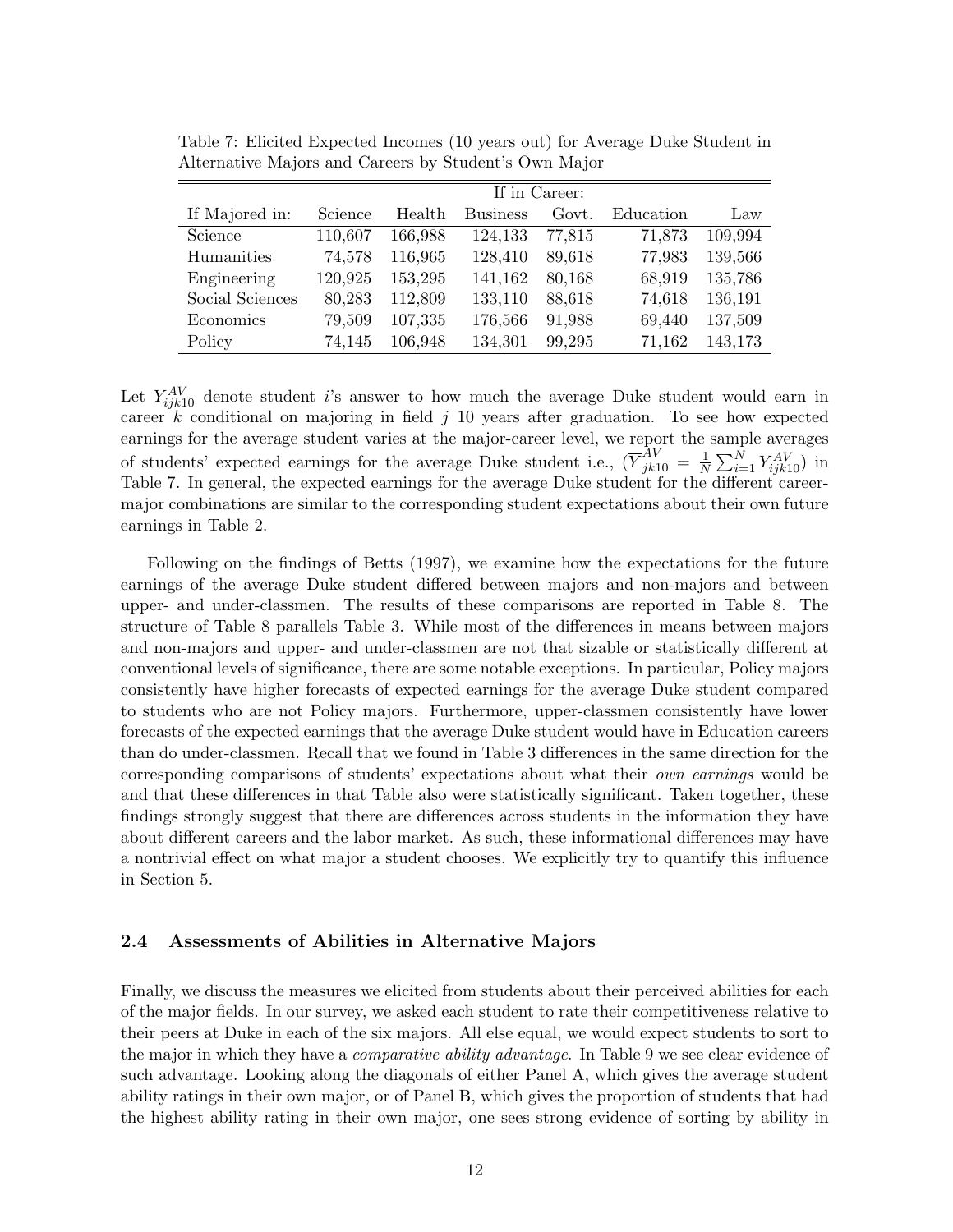| Major                                                                                                                                                                                                                                                                                                                                                                                                                                                                                                                                                                                                                                                                                                                                                                                                                                                                                                                                                                                                                       | Science  | Health | <b>Business</b> | Govt.    | Education   | Law       |
|-----------------------------------------------------------------------------------------------------------------------------------------------------------------------------------------------------------------------------------------------------------------------------------------------------------------------------------------------------------------------------------------------------------------------------------------------------------------------------------------------------------------------------------------------------------------------------------------------------------------------------------------------------------------------------------------------------------------------------------------------------------------------------------------------------------------------------------------------------------------------------------------------------------------------------------------------------------------------------------------------------------------------------|----------|--------|-----------------|----------|-------------|-----------|
| Career<br>A. In-Major vs. Non-Major<br>Sciences<br>9,675<br>42,380<br>204<br>13,436<br>$-16,006$<br>$-13,286$<br>$-1,257$<br>$-18,350$<br>$-2,334$<br>3,232<br>Humanities<br>$-1,003$<br>$-3,355$<br>$-6,573$<br>$-30,096$<br>$-27,932$<br>$-22,487$<br>$-13,418$<br>$-1,098$<br>Engineering<br>$-21,072**$<br>$-26,760*$<br>Soc. Sci.<br>$-26,465$<br>$-13,723$<br>$-9,227$<br>$-13,169$<br>17,743<br>17,269<br>3,683<br>4,297<br>3,955<br>Economics<br>3,540<br>38,029***<br>$44,271***$<br>$35,173**$<br>33,396***<br>13,831<br>Policy<br>$Under-Classmen$<br><b>B.</b> Upper-Classmen vs.<br>$-21,426*$<br>$-17,750*$<br>$-11,947$<br>1,209<br>Sciences<br>19,760<br>6,771<br>$-32,279***$<br>$-17,632*$<br>$-14,499$<br>4,232<br>Humanities<br>9,855<br>$-19$<br>$24,521*$<br>$-15,975*$<br>18,488<br>46,745<br>Engineering<br>$-15,703$<br>$-7,838$<br>$-22,266**$<br>$-14.932*$<br>Soc. Sci.<br>11,167<br>12,847<br>5,364<br>$-8,573$<br>$-21,948**$<br>4,040<br>24,969<br>$-13,302$<br>1,364<br>13,659<br>Economics |          |        |                 |          |             |           |
|                                                                                                                                                                                                                                                                                                                                                                                                                                                                                                                                                                                                                                                                                                                                                                                                                                                                                                                                                                                                                             |          |        |                 |          |             |           |
|                                                                                                                                                                                                                                                                                                                                                                                                                                                                                                                                                                                                                                                                                                                                                                                                                                                                                                                                                                                                                             |          |        |                 |          |             |           |
|                                                                                                                                                                                                                                                                                                                                                                                                                                                                                                                                                                                                                                                                                                                                                                                                                                                                                                                                                                                                                             |          |        |                 |          |             |           |
|                                                                                                                                                                                                                                                                                                                                                                                                                                                                                                                                                                                                                                                                                                                                                                                                                                                                                                                                                                                                                             |          |        |                 |          |             |           |
|                                                                                                                                                                                                                                                                                                                                                                                                                                                                                                                                                                                                                                                                                                                                                                                                                                                                                                                                                                                                                             |          |        |                 |          |             |           |
|                                                                                                                                                                                                                                                                                                                                                                                                                                                                                                                                                                                                                                                                                                                                                                                                                                                                                                                                                                                                                             |          |        |                 |          |             | 56,082*** |
|                                                                                                                                                                                                                                                                                                                                                                                                                                                                                                                                                                                                                                                                                                                                                                                                                                                                                                                                                                                                                             |          |        |                 |          |             |           |
|                                                                                                                                                                                                                                                                                                                                                                                                                                                                                                                                                                                                                                                                                                                                                                                                                                                                                                                                                                                                                             |          |        |                 |          |             |           |
|                                                                                                                                                                                                                                                                                                                                                                                                                                                                                                                                                                                                                                                                                                                                                                                                                                                                                                                                                                                                                             |          |        |                 |          |             |           |
|                                                                                                                                                                                                                                                                                                                                                                                                                                                                                                                                                                                                                                                                                                                                                                                                                                                                                                                                                                                                                             |          |        |                 |          |             |           |
|                                                                                                                                                                                                                                                                                                                                                                                                                                                                                                                                                                                                                                                                                                                                                                                                                                                                                                                                                                                                                             |          |        |                 |          |             |           |
|                                                                                                                                                                                                                                                                                                                                                                                                                                                                                                                                                                                                                                                                                                                                                                                                                                                                                                                                                                                                                             |          |        |                 |          |             |           |
| Policy                                                                                                                                                                                                                                                                                                                                                                                                                                                                                                                                                                                                                                                                                                                                                                                                                                                                                                                                                                                                                      | $-9,573$ | 11,545 | $-4,435$        | $-9,127$ | $-21,297**$ | $-2,095$  |

Table 8: Differences in Elicited Expected Incomes (10 years out) for Average Duke Student by Own Major vs. Non-Major and Upper- vs. Under-Classmen†

<sup> $\dagger$ </sup> Test results for between-group differences in means of expected income: \* significantly different at 10%; \*\* significantly different at 5%; \*\*\* significantly different at 1%.

choice of major fields. Furthermore, ability sorting in choice of a major appears to be stronger than sorting on expected future earnings. In particular, note that the proportion of students with their highest ability rating in their own major (the diagonal elements of Panel B) are much higher than the proportion of students that have their highest expected earnings in their own major (the diagonal elements of Panel B in Table 5).

The ability ratings of students also appear consistent with one's sense of the difficulty of the curriculums for the different majors. Looking at the average ratings taken over all majors for each of the major fields, we find that the average student finds Engineering the most challenging field (2.532), followed by Economics (3.058), while the average student finds that Social Science (3.590) and Humanities (3.428) are the least difficult majors.

## 3 Empirical Model of College Major Choice

In this section, we lay out an empirical model of college major choice in order to examine the interplay of students' ability, expected income and preferences over majors and careers. We based our data collection on a model of how students made their college major decisions. We provide an explicit characterization of that model, as well as a specification of the process generating students' expected future earnings associated with alternative careers and majors that require expectations data on earnings for only one point in students' futures.

In modeling a student's college major choice, we make a number of simplifying assumptions. First, we assume that a student's choice of major is a one-shot decision, i.e., we do not allow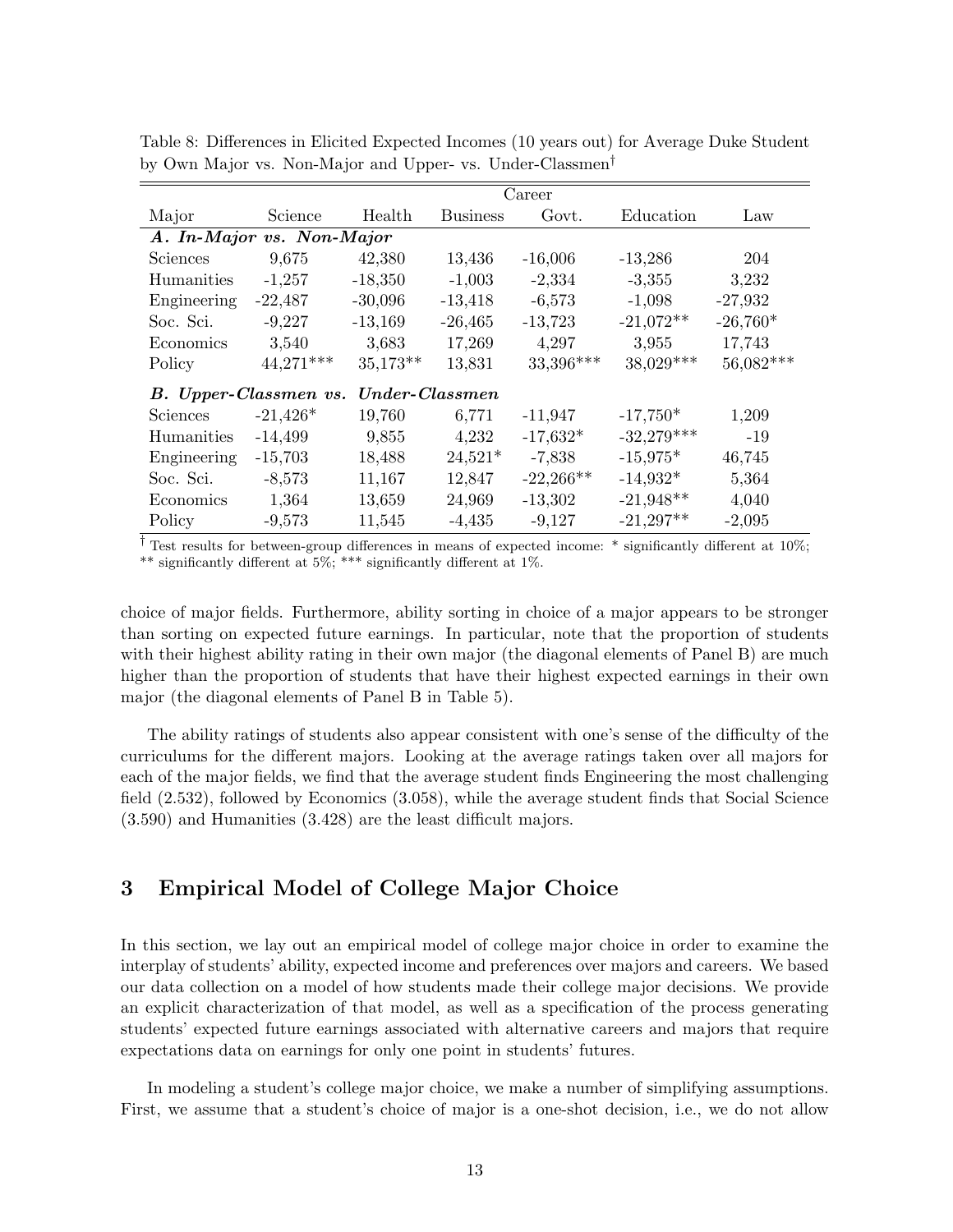|                    |         | If Majored in: |             |           |                                                                             |        |  |  |  |  |  |  |  |
|--------------------|---------|----------------|-------------|-----------|-----------------------------------------------------------------------------|--------|--|--|--|--|--|--|--|
| Own Major          | Science | Humanities     | Engineering | Soc. Sci. | Economics                                                                   | Policy |  |  |  |  |  |  |  |
| A. Ability Ratings |         |                |             |           |                                                                             |        |  |  |  |  |  |  |  |
| Science            | 4.000   | 3.548          | 2.710       | 3.548     | 2.871                                                                       | 2.774  |  |  |  |  |  |  |  |
| Humanities         | 2.625   | 4.438          | 1.750       | 3.750     | 2.500                                                                       | 3.375  |  |  |  |  |  |  |  |
| Engineering        | 3.576   | 3.000          | 3.909       | 3.182     | 3.242                                                                       | 2.818  |  |  |  |  |  |  |  |
| Social Sciences    | 2.806   | 3.419          | 2.129       | 4.000     | 2.677                                                                       | 2.935  |  |  |  |  |  |  |  |
| Economics          | 3.412   | 3.176          | 2.353       | 3.412     | 3.794                                                                       | 3.206  |  |  |  |  |  |  |  |
| Policy             | 2.536   | 3.536          | 1.821       | 3.786     | 2.893                                                                       | 4.286  |  |  |  |  |  |  |  |
| All Majors         | 3.225   | 3.428          | 2.532       | 3.590     | 3.058                                                                       | 3.197  |  |  |  |  |  |  |  |
|                    |         |                |             |           | B. Prop. of Students for Whom Highest Ability Rating would be in this Major |        |  |  |  |  |  |  |  |
| Science            | 0.774   | 0.387          | 0.194       | 0.484     | 0.194                                                                       | 0.226  |  |  |  |  |  |  |  |
| Humanities         | 0.125   | 0.938          | 0.063       | 0.375     | 0.125                                                                       | 0.313  |  |  |  |  |  |  |  |
| Engineering        | 0.424   | 0.242          | 0.697       | 0.242     | 0.333                                                                       | 0.121  |  |  |  |  |  |  |  |
| Social Science     | 0.161   | 0.290          | 0.129       | 0.677     | 0.194                                                                       | 0.194  |  |  |  |  |  |  |  |
| Economics          | 0.324   | 0.235          | 0.206       | 0.324     | 0.588                                                                       | 0.235  |  |  |  |  |  |  |  |
| Public Policy      | 0.179   | 0.321          | 0.071       | 0.500     | 0.107                                                                       | 0.821  |  |  |  |  |  |  |  |

Table 9: Elicited Rankings of Student's Ability if he Pursued Alternative Majors by Own Major†

<sup>†</sup> Students were asked: "Rate your competitiveness relative to your peers at Duke in academic field j", using a 5-point scale with  $1 =$  much worse,  $3 =$  average,  $5 =$  much better.

students to change their majors.<sup>16</sup> Second, in order to simplify our analysis we ignore the possibility that students may continue their education by seeking post-baccalaureate degrees.<sup>17</sup> Third, we assume that once students have made their major decisions, they do not choose their careers upon graduation, but rather face a lottery over alternative careers, where the probabilities of being assigned to particular careers depend upon their choice of major. Let  $P_{ijk}$  denote the probability of i being assigned career k conditional on choosing major j. Once student i realizes his draw on a career, he makes no further decisions<sup>18</sup> and reaps the benefits of his choice of major and the outcome of his career assignment. These benefits come in the form of the consumption he can realize in each remaining period of his lifetime and, as we describe below, preferences over careers.

<sup>&</sup>lt;sup>16</sup>In reality, students may change their majors over the course of their college careers. As discussed in Kang (2009), we did ask students about any changes they made in their major since coming to Duke. Less than 20% of the (male) students in our survey had changed their majors, with most of these changes reported by upper-classmen (juniors and seniors).

<sup>&</sup>lt;sup>17</sup>We asked students about their plans for continuing their educations and we found that almost all of the Duke students we surveyed (91%) planned to seek an advanced degree. Given this high percentage, we do not try to model attending graduate school in this paper. However, we expect that students factored in graduate school in the probabilities and expected earnings we elicited from them about careers (e.g., a career in Law is likely to require going to law school).

<sup>&</sup>lt;sup>18</sup>With respect to careers, we asked students to provide expectations about broad careers, rather than narrow occupations, in an attempt to mitigate planned occupation switching.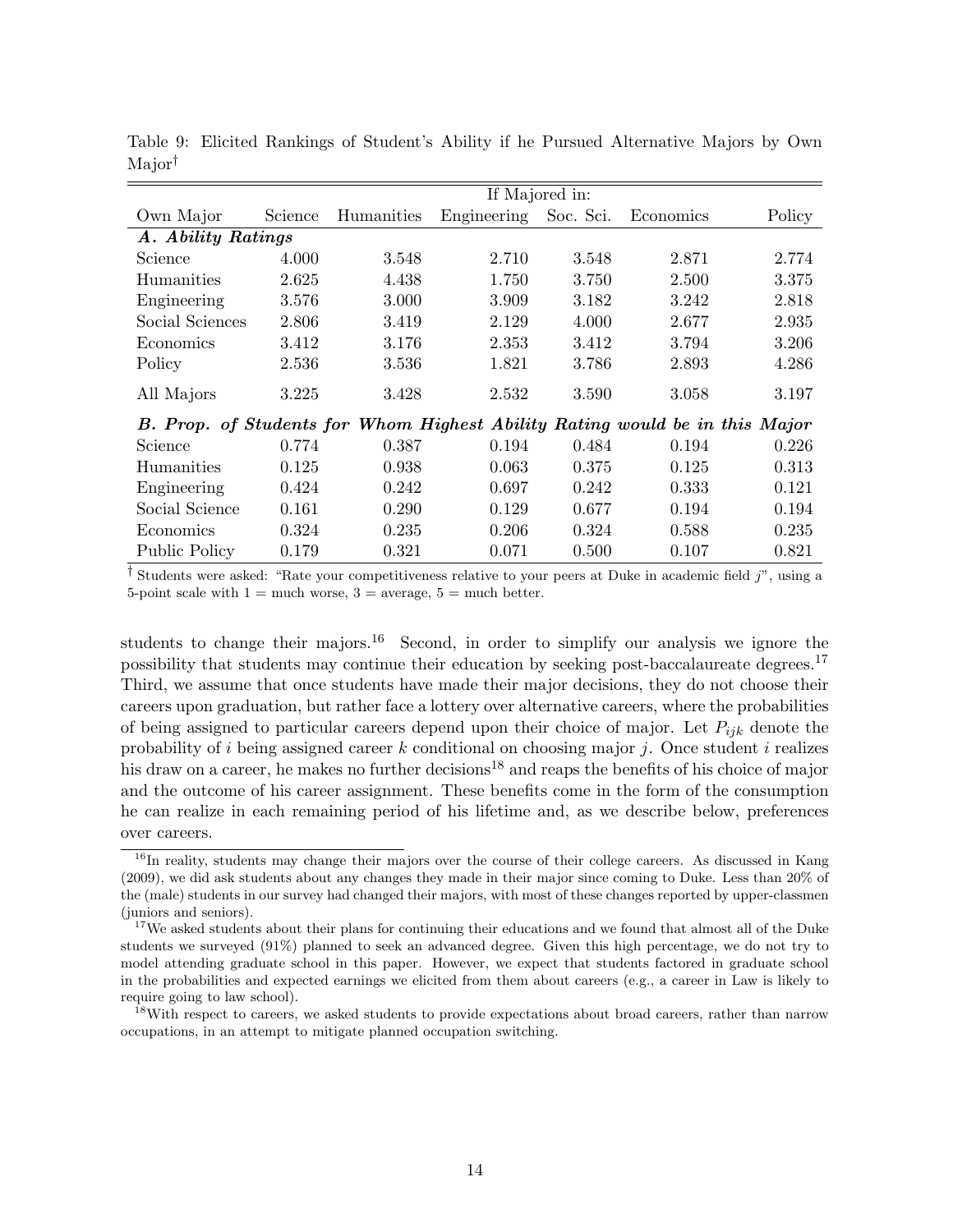#### 3.1 Earnings and Consumption

In deciding on their college major, students are assumed to compare the expected utility from future consumption associated with alternative major-career combinations. Let  $C_{i j k t}$  denote the consumption individual  $i$  would realize in period  $t$  if he had chosen major  $j$  and had entered career k. Let per-period utility be proportional to  $\ln C_{i j k t}$ . We also assume that there is no saving, so that  $Y_{ijkt} = C_{ijkt}$ .<sup>19</sup> These assumptions imply that the expected present discounted value of the utility of consumption associated with major j,  $v_{ij}^C$ , is given by:

$$
v_{ij}^C \equiv \alpha \sum_{k=1}^K \sum_{t=1}^T \beta^t P_{ijk} E \ln(C_{ijkt})
$$
  

$$
= \alpha \sum_{k=1}^K \sum_{t=1}^T \beta^t P_{ijk} E \ln(Y_{ijkt})
$$
 (2)

where  $\beta$  is the rate of time preference and  $\alpha$  is the (utility) value of log consumption and we normalize the price of consumption to one. Then a student's optimal choice of a major,  $j_i^{\dagger}$  $\frac{1}{i}$ , is determined by the following decision rule:

$$
j_i^{\dagger} = \arg\max_j v_{ij}^C.
$$
 (3)

We next lay out a set of assumptions on the process generating earnings and what students know about its future values that also allows us to express  $v_{ij}^C$  in (2) solely as a function of the measures of career probabilities  $(P_{ijk})$  and the expected earnings as of 10 years after graduation  $(t = 10)$  that we elicited from students for each possible major j. Let  $Y_{i/kt}$  be given by:

$$
Y_{ijkt} = \exp(\mu_{ijk} + g_{jt} + \epsilon_{ijkt})
$$
\n(4)

where  $\mu_{ijk}$  is a time-invariant, individual-specific component of earnings for major j and career k,  $g_{jt}$  is a growth rate which is major-specific but neither career- or individual-specific<sup>20</sup> and  $\epsilon_{i j k t}$  is a mean-zero transitory error term. At the time they make their college major decisions, students are assumed to know  $\mu_{ijk}$  and  $g_{jt}$ , but not  $\epsilon_{i j k t}$ , for all j and k. It follows from (4) and these assumptions that a student's subjective expectation about what his earnings will be for the various major-career combinations in future years,  $\hat{Y}_{ijkt}$ , is given by:

$$
\hat{Y}_{ijkt} = E[\exp(\mu_{ijk} + g_{jt} + \epsilon_{ijkt})]
$$
\n
$$
= \exp(\mu_{ijk} + g_{jt})E[\exp(\epsilon_{ijkt})]
$$
\n(5)

Finally, we assume that  $E[\exp(\epsilon_{ijkt})] = E[\exp(\epsilon_{ijk't'})]$  is the same for all students (*i*) and careers  $(k, k')$  in each time period. It follows from these assumptions that a student's expected utility from choosing major j,  $v_{ij}^C$ , can be written as the following function of  $\hat{Y}_{ijkl0}$ :

$$
v_{ij}^C = \alpha^* \sum_{k=1}^K P_{ijk} \ln \hat{Y}_{ijk10} + \phi_j^* \tag{6}
$$

 $19$ An alternative assumption that yields the same reduced form is that individuals are able to perfectly consumption smooth. In this case, we also can have probabilities of employment that differ by major. See Arcidiacono (2005) for a discussion.

 $^{20}$ Below we will show that the model generalizes to cases where the growth rate on earnings is additive in career and major:  $g_{jkt} = g_{jt} + g_{kt}$ .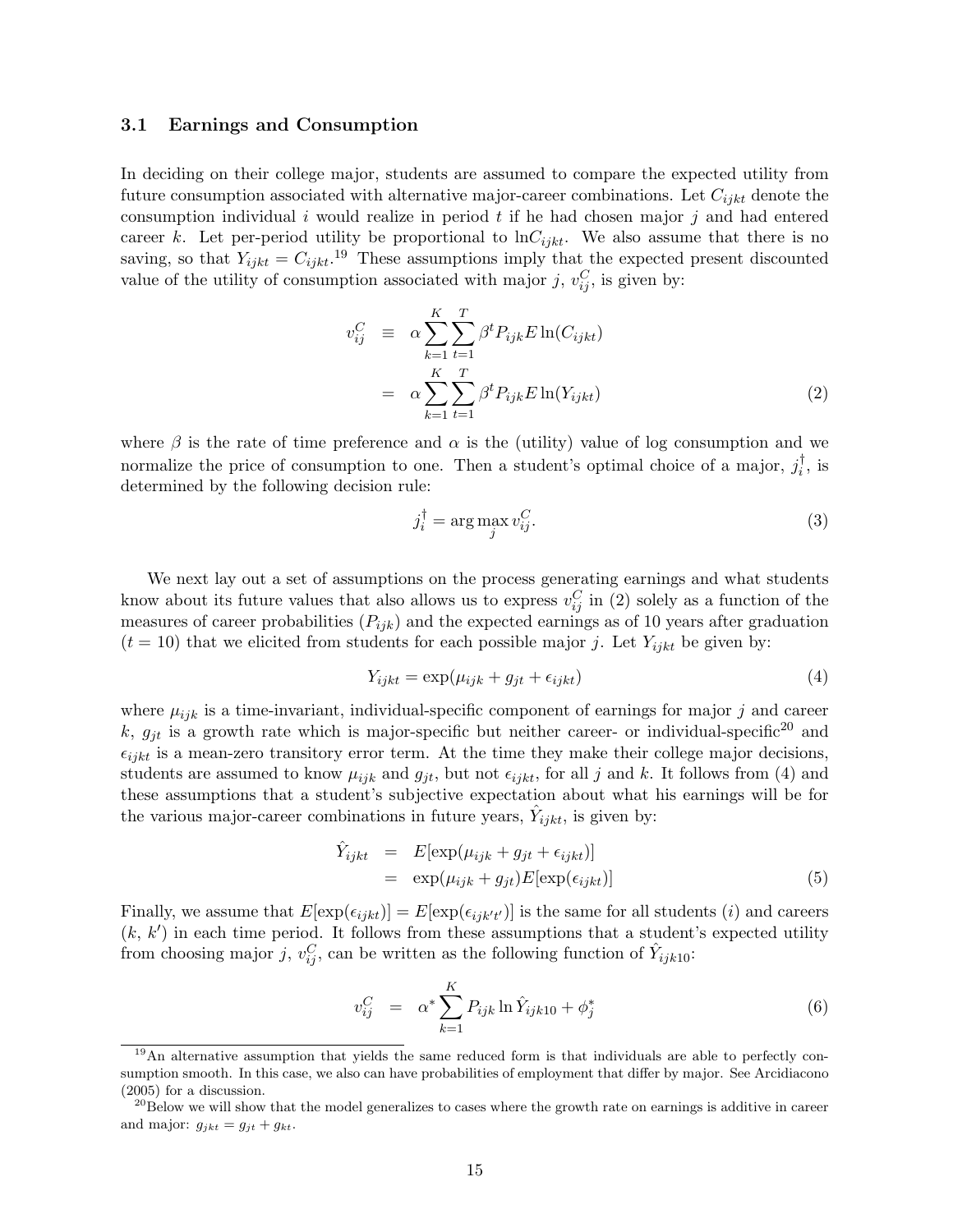where  $\alpha^*$  and  $\phi_j^*$  are given by:

$$
\alpha^* = \frac{\alpha(\beta - \beta^T)}{1 - \beta} \tag{7}
$$

$$
\phi_j^* = \alpha \sum_{t=1}^T \beta^t (g_{jt} - g_{j10} - \ln(E[\exp(\epsilon_{ijK10})])) \tag{8}
$$

where, since  $E[\exp(\epsilon_{ijk10})] = E[\exp(\epsilon_{ijk'10})]$ , we have expressed the last line relative to career K.

In our initial empirical model we assume that college major payoffs are equal to  $v_{ij}^C$  in (6) plus an individual- and major-specific preference component,  $\eta_{ij}$ , that is unobserved by the econometrician, so that:

$$
v_{ij} = \phi_j^* + \alpha^* \sum_{k=1}^{K} P_{ijk} \ln \hat{Y}_{ijk10} + \eta_{ij}
$$
 (9)

#### 3.2 Utility while in College

Assuming that the payoffs from different majors depend only on expected lifetime consumption (income) ignores the role that coursework and other requirements play in one's choice of a college major. Individuals may also base their choice of a major on the difficulty of a major's coursework and their ability to complete it.<sup>21</sup> To get at the role of difficulty of majors and students' abilities to complete them, we control for students' assessments of their relative abilities in the each of the majors,  $A_{ij}$ , that we elicited in our survey. In particular, we model the observed utility of the major choice while in school as  $u_{ij} = \gamma_j + A_{ij}\theta$ , so that  $v_{ij}$  becomes:

$$
v_{ij} = \gamma_j^* + A_{ij}\theta + \alpha^* \sum_{k=1}^{K} P_{ijk} \ln \hat{Y}_{ijk10} + \eta_{ij}
$$
 (10)

where  $\gamma_j^* = \gamma_j + \phi_j^*$ .

#### 3.3 Career Preferences

Finally, we allow for differences in preferences over careers themselves in some of our specifications of our college choice model. Normalizing the preferences for the first  $K-1$  careers relative to career K yields the following payoff to student i for major  $i$ :

$$
v_{ij} = \gamma_j^* + A_{ij}\theta + \alpha^* \sum_{k=1}^K P_{ijk} \ln \hat{Y}_{ijk10} + \sum_{k=1}^{K-1} P_{ijk}\delta_k^* + \eta_{ij}
$$
(11)

We note that the career-specific preferences also may be picking up differences in growth rates across majors. In particular, if we assume that major-career specific growth rates in earnings

 $21A$  student's ability to do the coursework in a major is likely to translate into what earnings they can expect in later life with that major.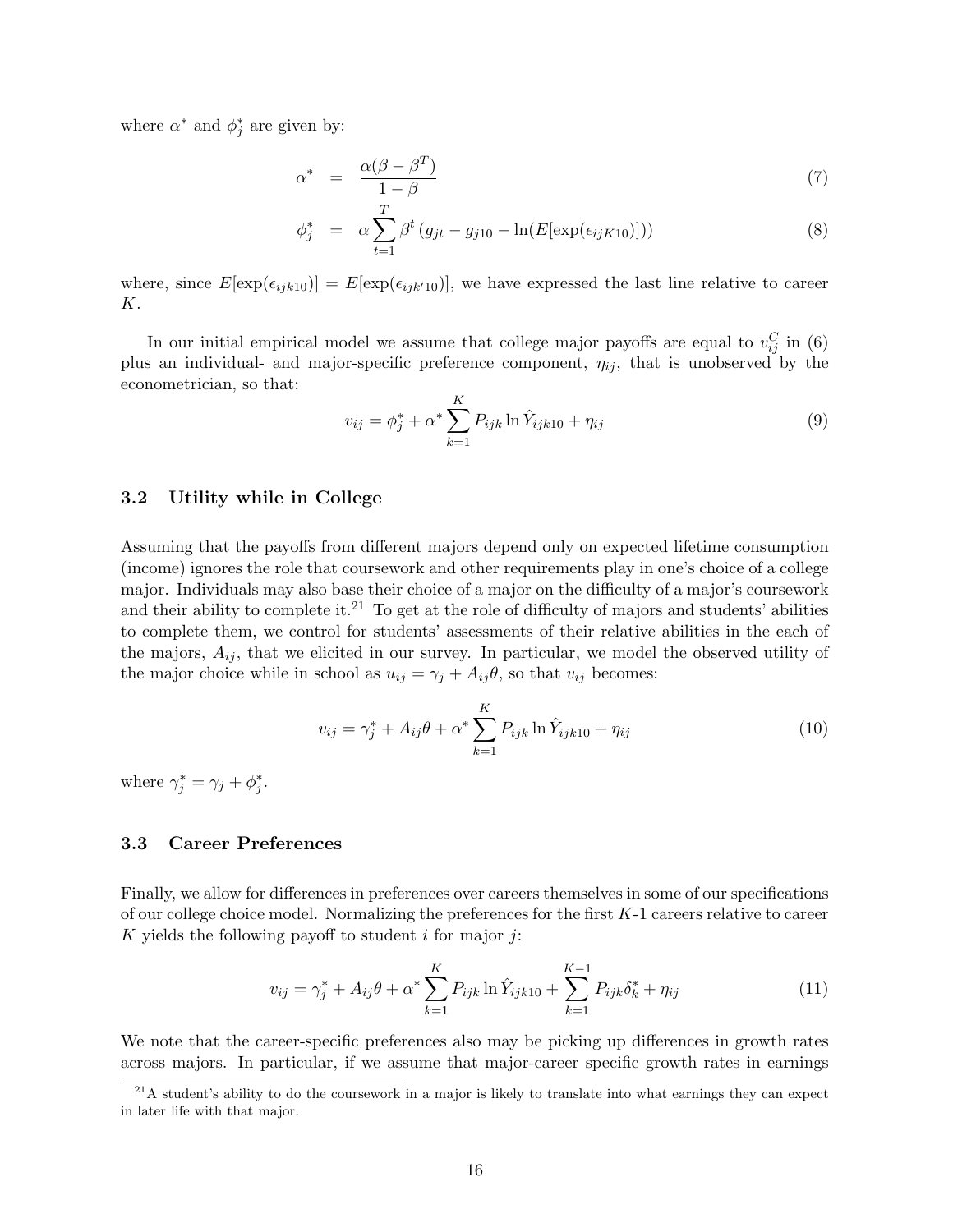can be written as  $g_{jk} = g_j + g_k$ , then  $\delta^*_k$  can be decomposed into the actual preference for the career,  $\delta_k$ , plus a function of the difference in growth rates between career k and career K:

$$
\delta_k^* = \delta_k + \sum_{t=1}^T \beta^t (g_{kt} - g_{k10} - g_{Kt} + g_{k10})
$$

#### 3.4 Estimation

Assuming that students choose their college major so as to maximize their expected utility, let  $d_{ij} = 1$  when  $j = \arg \max_{j'} v_{ij'}$ , and zero otherwise. To simplify the estimation, we assume that the unobserved preferences for particular majors, the  $\eta_{ij}$ 's, follow a Type I extreme value distribution. Letting  $\bar{v}_{ij}$  denote  $v_{ij}$  net of  $\eta_{ij}$ , the probability individual i chooses major j,  $p_{ij}$ , is:

$$
p_{ij} = \frac{\exp(\bar{v}_{ij})}{\sum_{j=1}^{J} \exp(\bar{v}_{ij})}
$$
(12)

Given data on observed major choices (or intended major choices) by the students in our sample, the log likelihood for the data is given by:

$$
L = \sum_{i} \sum_{j} 1[d_{ij} = 1] \log[p_{ij}]
$$
\n(13)

where  $1$ [] is the indicator function.

#### 4 Results

Table 10 presents estimates for the three alternative specifications of a multinomial logit model of students' college major choices corresponding to the major-specific payoff functions in (9), (10) and (11), respectively. For all three specifications, we find that the coefficient on expected log earnings ten years out,  $\hat{Y}_{ijk10}$ , is positive and significantly different from zero. Consistent with Arcidiacono (2004), we also find that students' comparative advantage in their abilities in different majors plays a very important role in choice of a major, over and above the earnings they expect to receive from different majors.<sup>22</sup> For example, moving from a four to a five on the self-assessed ability scale is equivalent to an 86% increase in earnings. Finally, we find much less evidence that preferences for specific careers influence students' major choices. The one exception to this is the effect of a career in the government, which is statistically significant and very negative in the multinomial logit estimates. $^{23}$ 

Using the multinomial logit estimates from the last column of Table 10, we examine the effect of expected log earnings and abilities on major choice. These results are presented in Table 11.

<sup>&</sup>lt;sup>22</sup>In our estimation, we aggregated the indicators with two lowest ability ranks,  $A_{ij} = 1$  and  $A_{ij} = 2$ , as we had very few such observations, particularly in the majors actually chosen by respondents. For example, only 3.2% of science majors and 3.6% of policy majors responded that their ability rank in the chosen major is equal to 1 or 2.

 $^{23}$ Similar to Zafar (2008), we also elicited more information from the students in our sample than just their choice (or expected choice) of major. In particular, we asked them to provide their full preference orderings over all of the majors. These data can be used to estimate the parameters of the alternative specifications of the payoff functions,  $v_{ij}$ , in (9), (10) and (11) via a rank-ordered, or exploded, logit model. Let  $r_i = (r_{i1}, r_{i2}, ..., r_{im}, ..., r_{iJ})'$ , where  $r_{im}$  denotes the major that student i ranked as the  $m^{th}$  highest of the J majors. Then it follows that the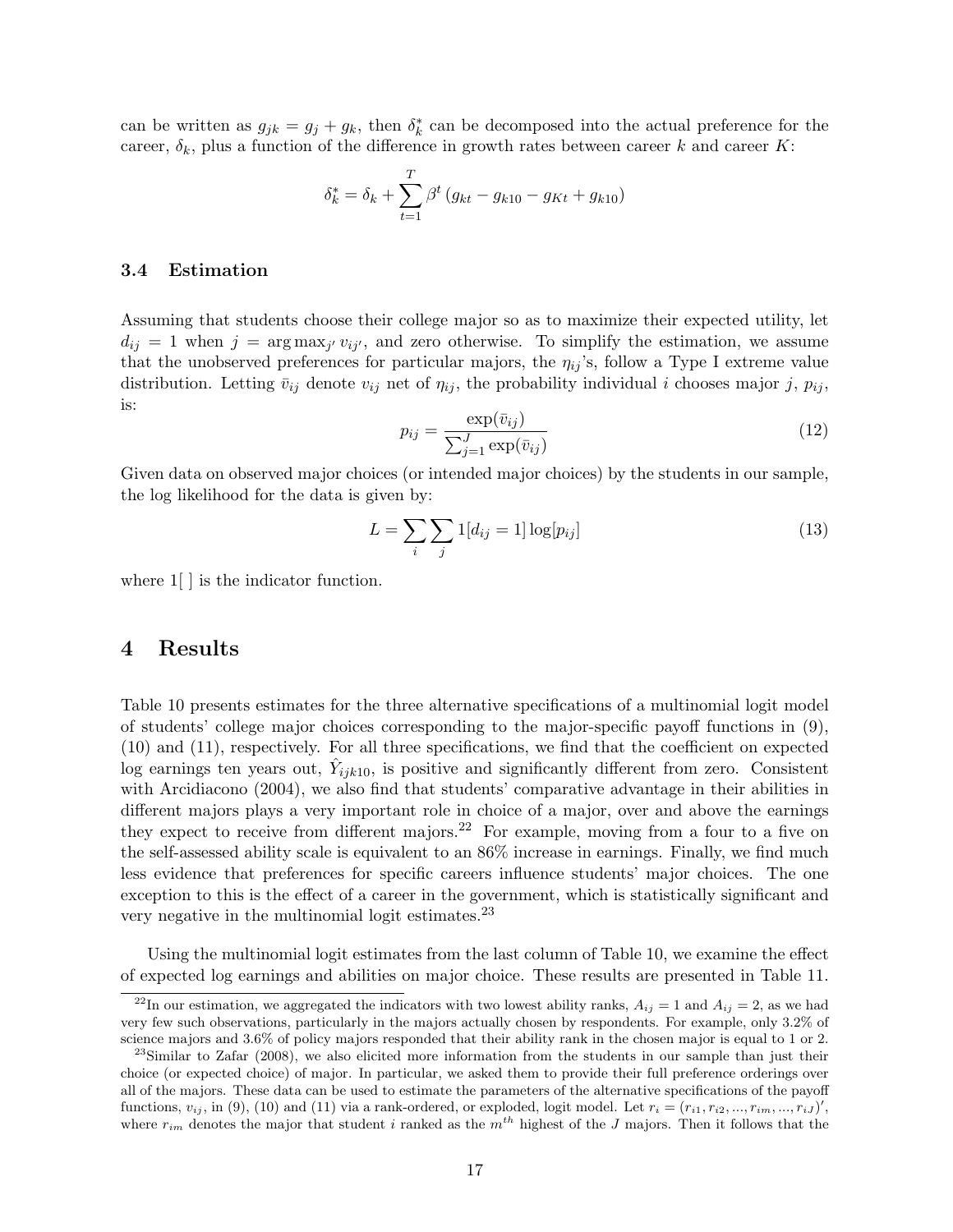|                        | Coeff.   | St. Error | Coeff.   | St. Error | Coeff.   | St. Error |
|------------------------|----------|-----------|----------|-----------|----------|-----------|
| Natural Science        | 0.060    | (0.264)   | 0.066    | (0.304)   | $-0.436$ | (0.408)   |
| Humanities             | $-0.364$ | (0.319)   | $-0.694$ | (0.351)   | $-1.299$ | (0.417)   |
| Engineering            | 0.082    | (0.261)   | 0.540    | (0.316)   | 0.112    | (0.422)   |
| Social Science         | 0.182    | (0.265)   | $-0.118$ | (0.294)   | $-0.421$ | (0.315)   |
| Economics              | $-0.105$ | (0.268)   | 0.167    | (0.299)   | 0.053    | (0.356)   |
| Expected Ln Earnings   | 1.612    | (0.389)   | 1.690    | (0.466)   | 1.463    | (0.514)   |
| $A_{ij}=3$             |          |           | 1.110    | (0.360)   | 1.162    | (0.369)   |
| $A_{ij}=4$             |          |           | 2.130    | (0.352)   | 2.102    | (0.361)   |
| $A_{ij}=5$             |          |           | 3.538    | (0.376)   | 3.592    | (0.388)   |
| Science Career         |          |           |          |           | $-1.146$ | (0.847)   |
| Health Career          |          |           |          |           | $-0.511$ | (0.835)   |
| <b>Business Career</b> |          |           |          |           | $-1.176$ | (0.799)   |
| Govt. Career           |          |           |          |           | $-4.225$ | (1.244)   |
| Education Career       |          |           |          |           | 0.069    | (1.284)   |
| Log Likelihood         | 296.1    |           | 223.8    |           | 216.4    |           |

Table 10: Multinomial Logit Estimates of Major Choice†

 $\dagger N = 173$ . The omitted major category is public policy. The omitted career category is law.

The first column of this table displays the baseline probability of choosing each of the majors. In the second and third columns, we use the parameter estimates to forecast choice behavior when abilities and earnings, respectively, are the same across majors. When abilities are set equal, large shifts occur as individuals move away from the Humanities and the Social Sciences and into Engineering, with some movement also into the Economics major. This occurs because earnings now play a greater role in sorting and because students' beliefs about their ability to perform well in Engineering are much lower than their beliefs about their abilities to perform well in other majors. In contrast, when earnings are set equal, the share of individuals choosing Humanities and Social Science majors increases by 17% and 10%, respectively, with the share choosing Economics as a major falling by 16%. The overall distribution across majors when earnings are equal, however, still leaves no major drawing more than 20% of the students.

The fourth and fifth columns of Table 11 show the effects of one standard deviation increases in the earnings of Science and Business careers, respectively. These standard deviation increases are calculated separately for each major using the sample distribution. Increasing earnings in Science careers results in shifts from all the other majors to Natural Science and Engineering majors. The share of individuals choosing Natural Science and Engineering majors increases by

probability of observing student  $i$ 's rankings of majors,  $r_i$ , is given by:

$$
p(r_i) \equiv Pr(v_{ir_{i1}} > v_{ir_{i2}} > ... > v_{ir_{iJ}}) = \prod_{j=1}^{J-1} \frac{\exp(\bar{v}_{ir_{ij}})}{\sum_{l=j}^{J} \exp(\bar{v}_{ir_{il}})}
$$
(14)

and the log likelihood for the data is:

$$
L = \sum_{i} \log[p(r_i)].
$$
\n(15)

While the coefficient on earnings was positive and significant, it was much smaller in magnitude. We believe this was because of the wording of the question as close to twenty percent of individuals reported a most preferred major that was not the major they chose.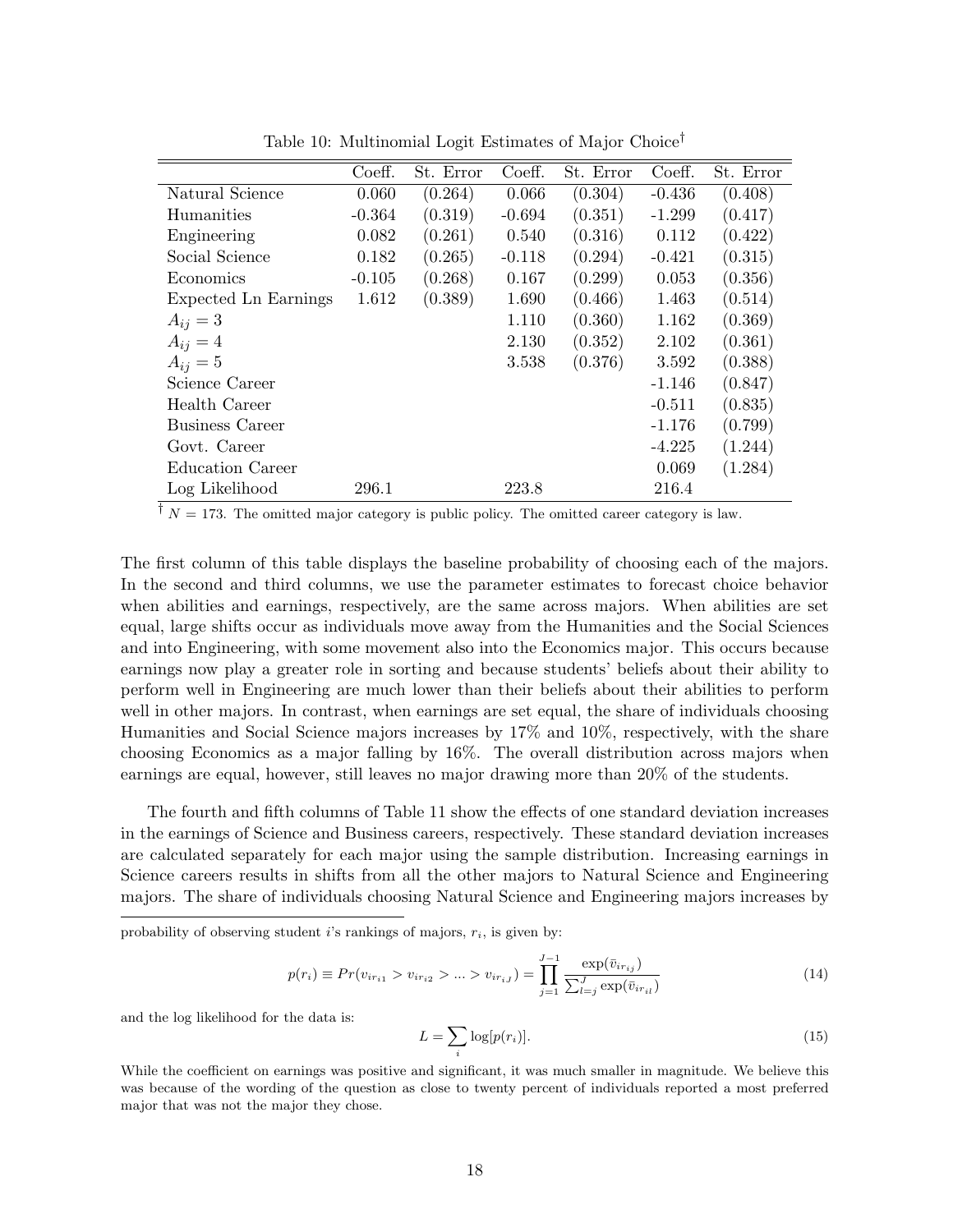|                 |       |           |          | 1 Std. Dev.  | 1 Std. Dev.   | 1. Std. Dev. |
|-----------------|-------|-----------|----------|--------------|---------------|--------------|
|                 |       |           |          | Increase in  | Increase in   | Increase in  |
|                 |       | Equal     | Equal    | Y of Science | Y of Business | Y of All     |
|                 | Base  | Abilities | Earnings | Career       | Career        | Majors       |
| Natural Science | 0.179 | 0.166     | 0.178    | 0.189        | 0.162         | 0.259        |
| Humanities      | 0.093 | 0.059     | 0.109    | 0.086        | 0.091         | 0.150        |
| Engineering     | 0.191 | 0.271     | 0.190    | 0.211        | 0.186         | 0.266        |
| Social Science  | 0.179 | 0.122     | 0.197    | 0.174        | 0.172         | 0.268        |
| Economics       | 0.197 | 0.238     | 0.166    | 0.186        | 0.229         | 0.293        |
| Public Policy   | 0.162 | 0.144     | 0.160    | 0.154        | 0.161         | 0.232        |

Table 11: The Effects of Changes in Expected Earnings and Abilities on Probabilities of College Major Choices†

† Forecasts used the multinomial logit estimates from the last column in Table 10. The last three columns refer to one standard deviation increases. The last column shows major choices when earnings for that major were increased holding earnings in the other majors constant.

5.5% and 10%, respectively, from a one standard deviation increase in earnings from Science careers. In contrast, a one standard deviation increase in the earnings from Business careers leads to drops of 9.5% and 3% in the share of Natural Science and Engineering majors. This is coupled with a 16% increase in Economics majors. The last column of Table 11 shows the effects of a one standard deviation increase in expected earnings for a major as a whole, holding earnings in the other majors constant. Here the results are quite large. All majors see at least a 40% increase in the share choosing the particular major with Humanities majors increasing by over 60%.

In Table 12, we present estimates for the alternative models separately for students who are under-classmen (i.e., freshmen and sophomores) and those who are upper-classmen (i.e., juniors and seniors). The only significant difference between under- and upper-classman is that the under-classmen prefer Education careers relatively more than do upper-classmen. (Recall this pattern was found in Table 3 for the unadjusted differences between classes in expected earnings for different major/career combinations.) Note that the coefficients on expected log earnings are not only statistically significant for both under- and upper-classmen but they also are virtually identical in magnitude. In his study of the choice of college majors by students at Northwestern University, Zafar (2008) only interviewed sophomores because of a concern that asking upperclassmen about their choice of a major would raise issues of "cognitive dissonance," given that upper-classmen, compared to under-classmen, might be more inclined to tilt their responses about expected outcomes in favor of the majors they had chosen. Our estimates suggest that Zafar's concern does not seem to apply to the expected future earnings associated with chosen majors and their alternatives.

## 5 Forecasts of Average Returns and Choice of Major

As noted in Section 2.3, students may differ in their subjective expectations about what they would earn with different majors and in different careers not only because they differ in their abilities to succeed in them, but also because they differ in their forecasts of what the average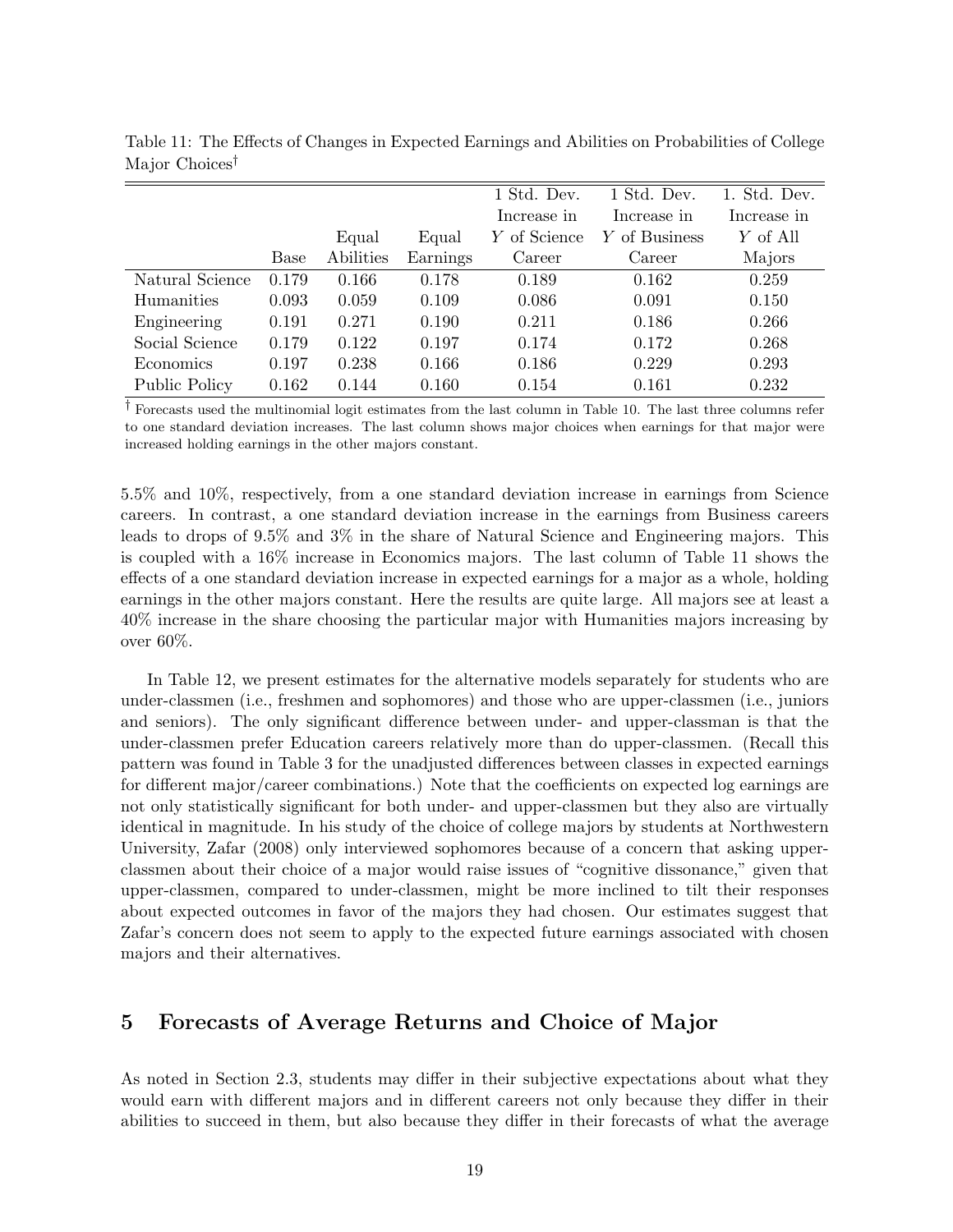|                                                                             | Upper-Classmen | St. Error        | (0.591)         | (0.569)    | (9.594)     | (0.429)        | (0.509)   | (0.706)              | (0.481)    | (674, 0)     | (0.513)                     | (1.329)  | (1.320)       | (1.193)         | (1.685)      | 1.958)           |                |                                                              |
|-----------------------------------------------------------------------------|----------------|------------------|-----------------|------------|-------------|----------------|-----------|----------------------|------------|--------------|-----------------------------|----------|---------------|-----------------|--------------|------------------|----------------|--------------------------------------------------------------|
|                                                                             |                | Coeff.           | 0.010           | 0.864      | 0.653       | $-0.083$       | 0.606     | 1.335                | 1.435      | 2.334        | 3.803                       | $-1.055$ | 1.187         | 1.745           | 3.817        | 2.141            | 122.8          |                                                              |
|                                                                             | Under-Classmen | St. Error        | (0.607)         | (0.649)    | (0.637)     | (0.498)        | (0.521)   | (0.804)              | (0.583)    | (0.565)      | (0.623)                     | (1.204)  | (1.150)       | (1.075)         | 2.040)       | (1.675)          |                |                                                              |
|                                                                             |                | Coeff.           | $-0.804$        | $-1.749$   | $-0.437$    | $-0.734$       | $-0.504$  | $1.530\,$            | $0.687$    | 1.725        | 3.508                       | $-1.419$ | 0.169         | 0.652           | 4.572        | 2.169            | 89.0           |                                                              |
| Table 12: Multinomial Logit Estimates of Major Choice by Class <sup>†</sup> | Upper-Classmen | St. Error        | (0.432)         | (0.510)    | (0.461)     | (0.452)        | (0.453)   | (0.708)              | (0.562)    | (0.546)      | (0.599)                     |          |               |                 |              |                  |                |                                                              |
|                                                                             |                | Coeff.           | 0.433           | 0.641      | 1.088       | 0.104          | 0.610     | 1.589                | 1.365      | 2.322        | 3.730                       |          |               |                 |              |                  | 126.1          |                                                              |
|                                                                             | Under-Classmen | St. Error        | (0.432)         | (0.510)    | (0.461)     | (0.452)        | (0.453)   | (0.708)              | (0.562)    | (0.546)      | (0.599)                     |          |               |                 |              |                  |                |                                                              |
|                                                                             |                | Coeff.           | $-0.326$        | 0.743      | 0.083       | 0.363          | $-0.370$  | 1.694                | 7777       | 1.968        | 3.470                       |          |               |                 |              |                  | 94.9           |                                                              |
|                                                                             | Upper-Classmen | St. Error        | (0.364)         | (0.449)    | (0.350)     | (0.357)        | (0.361)   | (0.500)              |            |              |                             |          |               |                 |              |                  |                | omitted career category is law                               |
|                                                                             |                | Coeff.           | 0.118           | $-0.372$   | 0.273       | 0.343          | 0.134     | 1.555                |            |              |                             |          |               |                 |              |                  | 172.7          |                                                              |
|                                                                             | Under-Classmen | Coeff. St. Error | (0.384)         | (0.453)    | (0.400)     | (0.401)        | (0.411)   | (0.625)              |            |              |                             |          |               |                 |              |                  |                |                                                              |
|                                                                             |                |                  | 0.011           | $-0.364$   | $-0.158$    | $-0.018$       | $-0.419$  | 1.575                |            |              |                             |          |               |                 |              |                  | 122.5          |                                                              |
|                                                                             |                |                  | Natural Science | Humanities | Engineering | Social Science | Economics | Expected Ln Earnings | $A_{ij}=3$ | $A_{ij} = 4$ | $A_{ij} = 5$ Science Career |          | Health Career | Business Career | Govt. Career | Education Career | Log Likelihood | $N = 173$ . The omitted major category is public policy. The |

20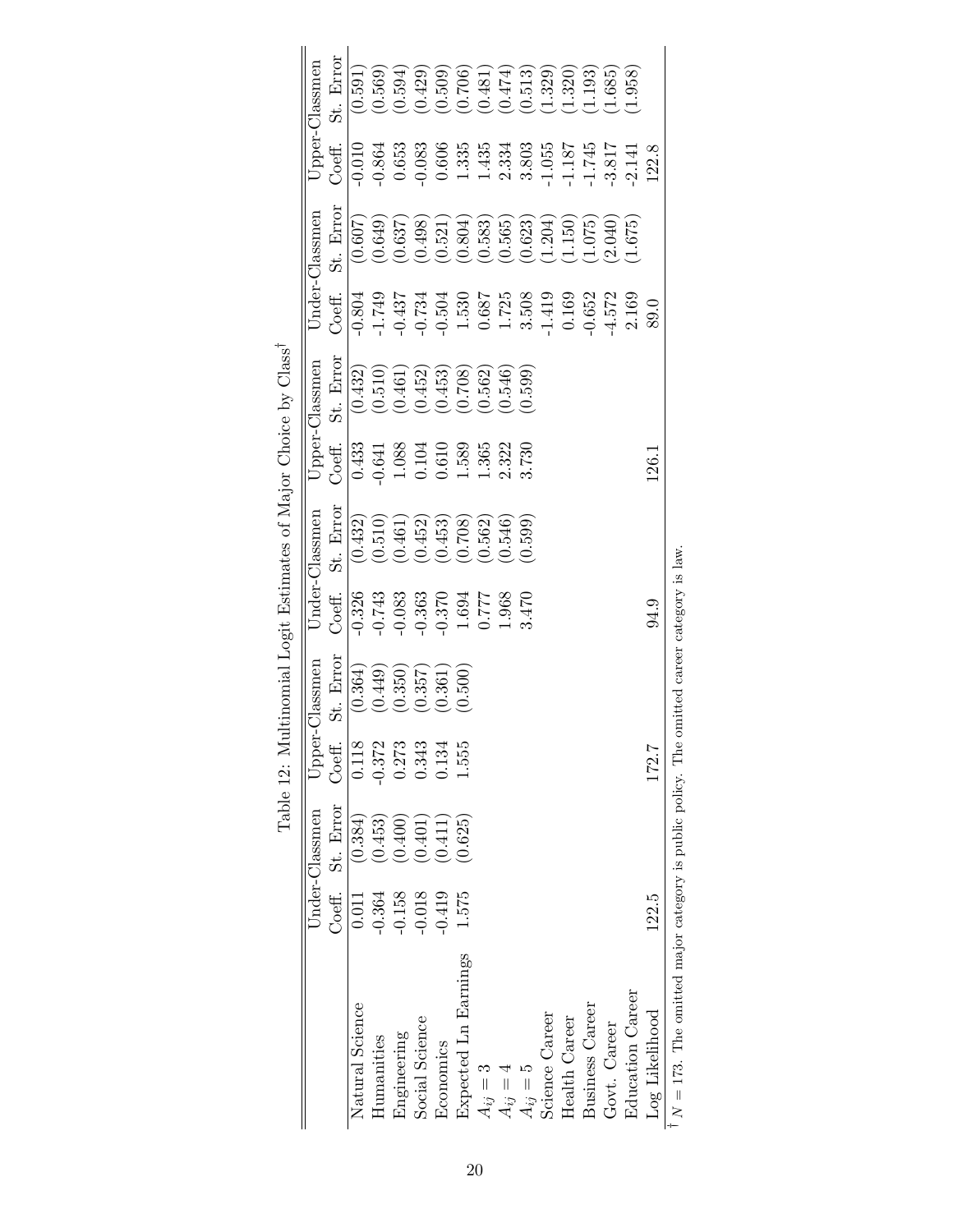returns to different majors would be. As we argued above, the latter differences could result from differences in information that students have about various careers and about labor markets in general. In what follows, we use the expectations we elicited from our sample about the average Duke student, along with the model estimates presented above, to address the following hypothetical question: How would the choice of college majors change if all students had the same forecasts of the average returns that a Duke student could expect in different majors? Below, we outline our strategy for eliminating differences across students in their forecasts of these average returns and then present results from simulations to quantify how the elimination of these differences would affect the nature and distribution of college major choices.

### 5.1 Adjusting for Heterogeneity in Forecasts of Average Expected Returns to Majors

To characterize the possible sources of differences in students' expectations about future earnings, it is convenient to use a slightly different representation of  $\hat{Y}_{ijk10}$  than the one in (5). In particular, let  $\ln(\hat{Y}_{ijk10})$  be expressed as

$$
\ln \hat{Y}_{ijk10} = \kappa_{jk10} + \zeta_{ijk10} + \lambda_{ijk10},\tag{16}
$$

where  $\kappa_{ik10}$  is the population *average expected return* to major j and career k for a Duke student in his earnings 10 years after graduation,  $\zeta_{ijk10}$  is student i's deviation in his forecast from this average return and  $\lambda_{ijk10}$  denotes the student's *perceived comparative advantage* in a particular major-career combination, measured in terms of earnings. We note that  $\kappa_{ik10}$  corresponds to the *average treatment effect* (ATE) for major j and career  $k<sup>24</sup>$  where here the average is for the population of male Duke students. Students also could be wrong about what they are relatively good at  $(\lambda_{ijk10}$  may not reflect their actual comparative advantage), although our focus here is on the market premium for each major-career combination. Finally, we assume that the median of  $\zeta_{iik10}$  is zero, although, as we make clear below, this assumption is not crucial for the results that follow.

We assume that student responses to what they would expect the earnings of the average Duke student to be as of  $t = 10$  for each major-career combination,  $Y_{ijk10}^{AV}$ , measures the following:

$$
Y_{ijk10}^{AV} = \exp(\kappa_{jk10} + \zeta_{ijk10}).
$$
\n(17)

Then it follows that an estimate of  $\kappa_{ik10}$  is given by the sample median of the students' log expectations of the average Duke student's earnings:<sup>25</sup>

$$
\kappa_{jk10} = \ln Y_{jk10}^{MD} \equiv median(\ln(Y_{ijk10}^{AV})), \tag{18}
$$

Given that  $median(\zeta_{ijk10}) = 0$  implies  $median(\exp(\zeta_{ijk10})) = 1$ , it follows that we can purge students' expectations about their earnings forecasts of  $\zeta_{ijk10}$  as follows:

$$
Y_{ijkl0}^* = \hat{Y}_{ijkl0} \exp(-\zeta_{ijk10})
$$
  
= 
$$
\frac{\hat{Y}_{ijkl0} \exp(\kappa_{jkl0})}{\exp(\kappa_{jk10} + \zeta_{ijk10})} = \frac{\hat{Y}_{ijkl0} \exp(\ln Y_{jkl0}^{MD})}{Y_{ijkl0}^{AV}}
$$
(19)

 $24$ See Heckman and Vytlacil (2007), Imbens and Wooldridge (2009) and Blundell and Costa Dias (2009) for definitions of this and other treatment effects and their identification requirements.

<sup>&</sup>lt;sup>25</sup>We allow the estimates of  $\kappa_{jkl0}$  to vary by whether the individual is an upperclassmen or not due to the timing of the survey being during the financial crisis and this possibly affecting cohorts differently. However, the estimates of switching behavior are similar when we restrict the premiums to be the same across the two groups.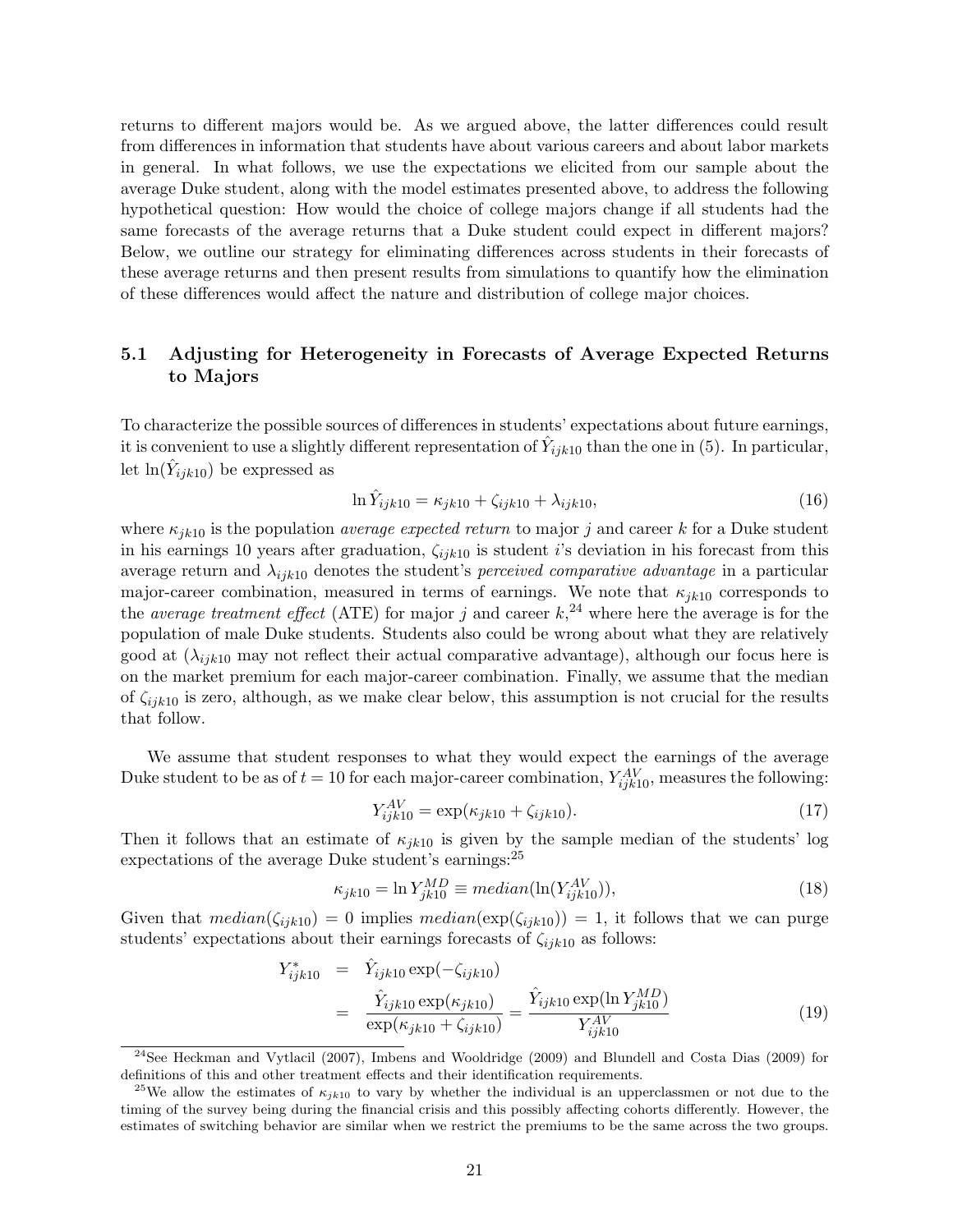where  $Y_{ijk10}^*$  is student i's earnings forecast for major j and career k for  $t = 10$  based solely on his perceived comparative advantage  $(\lambda_{ijk10})$  and the average expected return  $(\kappa_{jk10})$  in that major and career.

The discussion above assumes that all individuals have a clear understanding of who the average Duke male student is and that the median of  $\zeta_{ijk10}$  is zero for this population of students. These assumptions can be relaxed in the following manner. Suppose a student's beliefs about the labor market abilities of the average Duke student also are subject to error and that this error is the same across all major/occupation combinations. Denote this error by  $\xi_{i10}$ . Then  $Y_{ijkl0}^{AV}$  becomes:

$$
Y_{ijk10}^{AV} = \exp(\kappa_{jk10} + \zeta_{ijk10} + \xi_{i10}),\tag{20}
$$

implying that students either inflate or deflate their expected earnings of the average Duke student by the same percentage. Because the model structure is such that log earnings affect choices, percentage increases in earnings for all major/occupation combinations will not affect choices. As a result, deviations of student expectations from the average expected return only influence choice of one's major to the extent that these deviations are relatively higher or lower than those from other major/occupation combinations.

## 5.2 Choice of Major with No Heterogeneity in Forecasts of Average Expected Returns

How would students' choice of a major change if there were no heterogeneity in students' forecasts of the average expected returns in earnings for different major-career combinations? To address this question, we performed the following set of simulations.

First, recall the decision rule for student i's college major choice given in  $(3)$  and the majorspecific payoff function in (11):

$$
j_i^{\dagger} = \arg \max_j \gamma_j^* + A_{ij}\theta + \alpha^* \sum_{k=1}^K P_{ijk} \ln \hat{Y}_{ijk10} + \sum_{k=1}^{K-1} P_{ijk}\delta_k^* + \eta_{ij}.
$$
 (21)

Denoting student i's chosen major as  $\hat{j}_i$  and using the parameter estimates reported in Table 10 for this specification of payoffs, we drew 100 sets of  $\eta$ 's for each student such that student i's observed choice of major,  $\hat{j}_i$ , was consistent with the decision rule in (21). We then plugged these  $\eta_{ij}$  draws into (21), replacing the ln  $\hat{Y}_{ijk10}$ 's with the corresponding values of ln  $Y_{ijk10}^*$ 's, in order to characterize students' college major choices in the absence of heterogeneity about the average expected returns about majors and careers:

$$
j_i^* = \arg \max_j \gamma_j^* + A_{ij}\theta + \alpha^* \sum_{k=1}^K P_{ijk} \ln Y_{ijk10}^* + \sum_{k=1}^{K-1} P_{ijk}\delta_k^* + \eta_{ij},
$$
\n(22)

where  $j_i^*$  denotes student i's choice of a major conditional on the  $\ln Y^*_{ijk10}$ 's. We repeated this evaluation for each set of draws of the  $\eta_i$ 's and each student in our sample.

At the top of Table 13, we present tabulations of the incidence of major switching, i.e.,  $j_i^* \neq \hat{j}_i$ , based on the above simulations. Overall, 7.8% of students would switch their major if there were no heterogeneity in the forecasts of the average expected returns to the various majors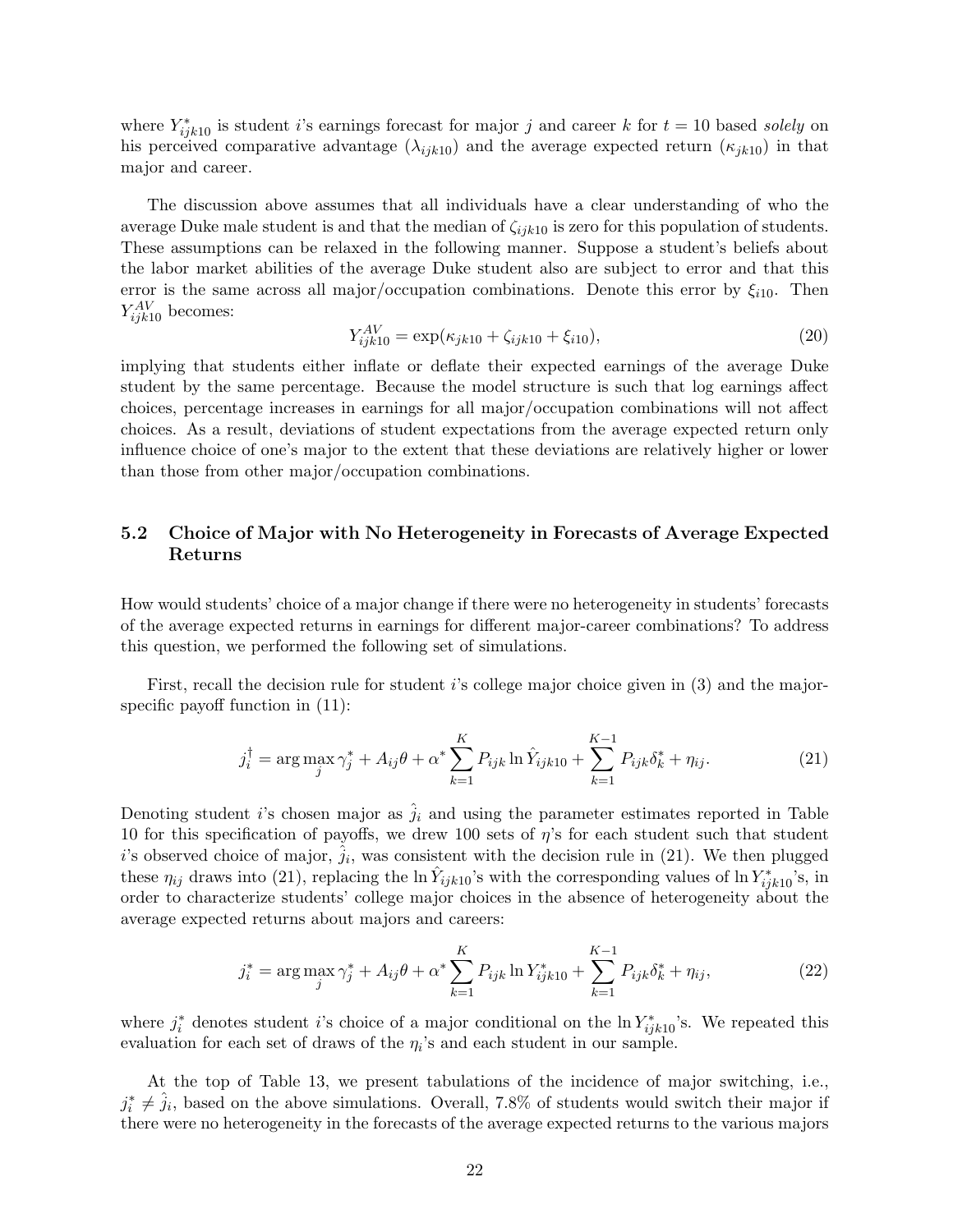and careers. Among the 40% of students that ranked themselves at the top of the ability rankings in their own major  $(A_{ij} = 5)$ ,<sup>26</sup> only 4.3% would switch their majors if the only heterogeneity in their earnings forecasts were due to perceived comparative advantage in different majors and careers. But, among those students that assessed their ability in their chosen major to be lower  $(A_{ij} < 5)$ , 10.1% would switch their major using earnings forecasts purged of heterogeneity in the average expected returns to majors and careers.

What accounts for this difference in the propensity to switch majors by students with differing abilities in their chosen major? One possibility is that the lower-ability group is more likely to be on the margin of switching majors because they have smaller differences in their abilities across the various majors. As a result, this group would be more likely to change their major due to small changes in their forecasts of expected returns across the various majors, regardless of their source. Alternatively, it is possible that the lower ability group had more inaccurate – more heterogeneous – forecasts of average expected returns across majors than do higher ability students. As a result, efforts to reduce or eliminate informational differences across students about these average expected returns would lead to more major switching by students with lower own-major abilities than those with higher ones, all else equal. In the remainder of this section, we attempt to assess the relative importance of these two possible explanations.

To assess whether eliminating heterogeneity in forecasts of average expected returns would differentially improve the forecasts of students with lower ability in their chosen major, we examined the difference in log of students' forecasts of expected earnings for each major, with and without heterogeneity in the average expected returns for each major/career combination. More precisely, we calculated:

$$
\zeta_{ij10} \equiv \sum_{k=1}^{K} P_{ijk} \ln \hat{Y}_{ijk10} - \sum_{k=1}^{K} P_{ijk} \ln Y_{ij10}^* = \sum_{k=1}^{K} P_{ijk} (\ln \hat{Y}_{ijk10} - \ln Y_{ijk10}^*) = \sum_{k=1}^{K} P_{ijk} \zeta_{ijk10} \quad (23)
$$

i.e., the career-probability-weighted average deviations in students' forecasts of the average expected returns for major j. We then calculated the fraction of students whose earnings forecasts for a given major j were higher than if there were no heterogeneity in average expected returns, i.e., the fraction of students for whom  $\zeta_{i10} > 0$ . These tabulations are presented at the bottom of Table 13 for all students, those who reported high and lower abilities in their chosen major and by chosen majors  $(j = \hat{j})$  and majors not chosen  $(j \neq \hat{j})$ .

Comparing the last two rows in Table 13, we first note that positive deviations in students' forecasts of the (weighted) average expected returns are more likely within students' chosen major compared to majors they did not choose, providing evidence that heterogeneity in forecasts of average expected returns does affect college major choices. However, the difference in the incidence of these higher earnings forecasts for students' chosen major and those not chosen is actually *greater* among students who report very high ability in their chosen major than those who report they are not as able in their major. If informational differences across students about the average expected returns for different majors was the primary factor accounting for the disparity across ability groups in the major switching recorded in the top row of Table 13, we should have found the opposite ordering with respect to improvements in earnings forecasts when heterogeneity in average expected returns is eliminated. Thus, it appears that the higher switching behavior observed for those with lower within-major ability occurs because these students are

 $^{26}$ Note that for all majors the fraction who reported that they were at the top was less than 20%. However, those reporting abilities at the top for the chosen major were much higher at 40%.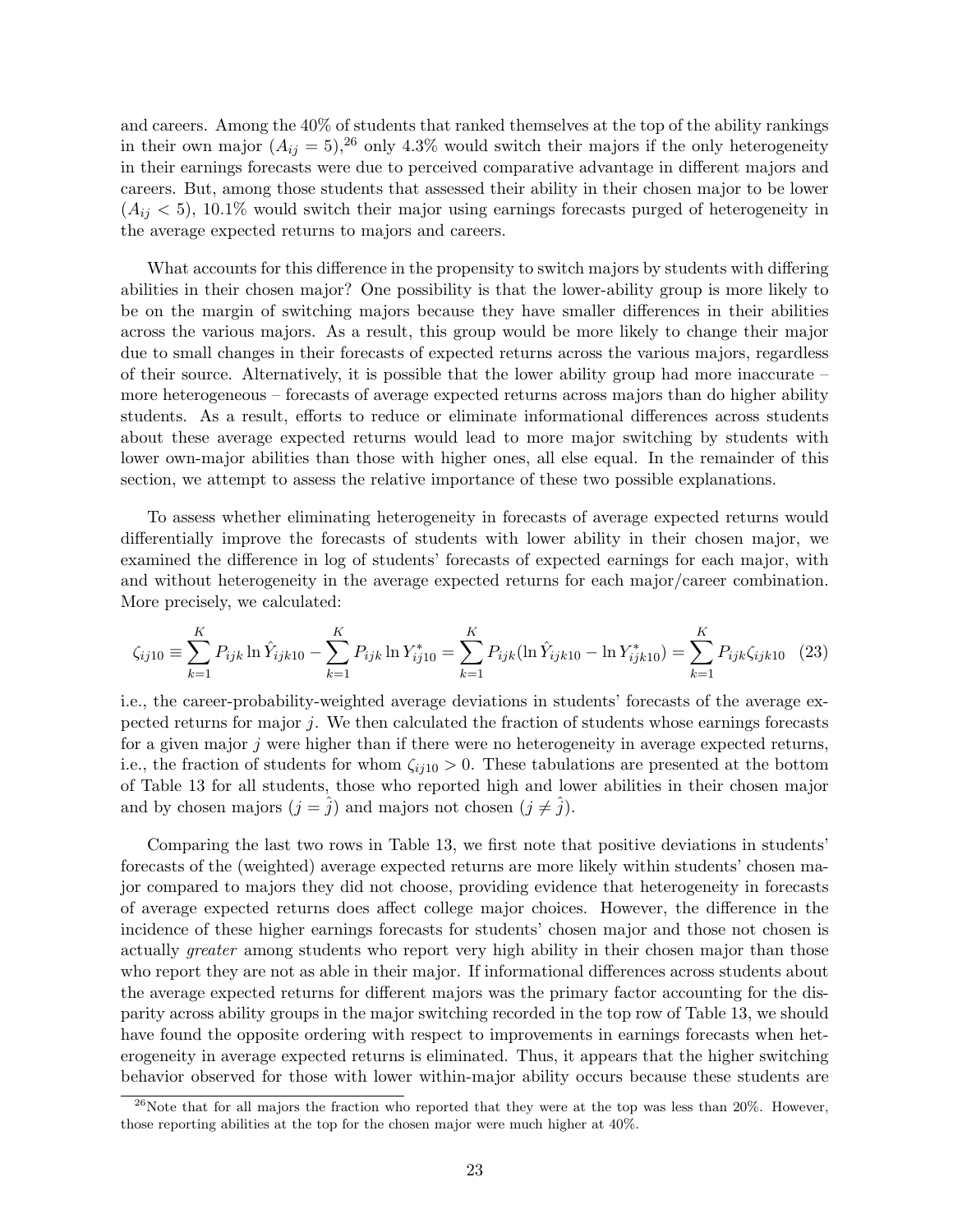|                                                   |          | Students with   | Students with   |
|---------------------------------------------------|----------|-----------------|-----------------|
|                                                   | All      | $A_{ij} = 5$ in | $A_{ij}$ < 5 in |
|                                                   | Students | Own Major       | Own Major       |
| Percent of students who would switch majors if    |          |                 |                 |
| No Heterogeneity in Average Expected Returns:     | $7.8\%$  | $4.3\%$         | $10.1\%$        |
|                                                   |          |                 |                 |
| Percent of students for whom $\zeta_{ii10} > 0$ : |          |                 |                 |
| Own Major                                         | 55.5%    | 58.0%           | 53.9%           |
| Other Majors                                      | 52.8%    | 53.3%           | 52.5%           |

Table 13: Consequences of Heterogeneity in Forecasts of Average Expected Returns†

† Forecasts used the multinomial logit estimates from the last column in Table 10. See (23) for the definition of  $\zeta_{ij10}$ .

closer to the margin of choosing one major over another, not because their information about average expected returns for different majors are worse than their higher-ability counterparts.

Further evidence that the differences by students' own-major abilities in the incidence of major switching are not primarily driven by heterogeneity in forecasts of average returns can be seen by examining the correlations in the deviations in students' forecasts from average expected returns  $(\zeta_{ij10})$  across majors. Among students who reported high ability in their chosen major, the correlation in these deviations between their own major and the majors they did not choose was 0.58, while it was higher, at 0.79, for those who reported lower own-major abilities. Since it is relative earnings across majors that matter in our choice model, higher correlations of the  $\zeta_{i10}$ 's should result in less major switching if heterogeneity in forecasts of average returns were eliminated. But, as we have noted, we find that eliminating this heterogeneity among students with lower ability leads to *more* major switching compared to students with high ability in their major (see top row of Table 13), just the opposite of what the patterns in the correlations of the  $\zeta_{ij10}$ 's would predict for our model.<sup>27</sup>

## 6 Conclusion

The choice of college major plays a critical role in determining the future earnings of college graduates. Economic models of educational choices suggest that students' college major decisions would be guided, in part, by the future earnings streams associated with the different majors. To examine the potential role of future expected earnings on these choices, we asked a sample of college students about their subjective expectations on the probabilities of entering different careers and the earnings associated with different careers conditional on both their own major as well as conditional on majors they did not choose, i.e., their counterfactual expectations.

The descriptive statistics and model estimates reveal that sorting occurs, both on expected earnings and on individual perceptions of their relative abilities to perform the coursework in

 $27$ While not recorded in the paper, we also found that the median of students' earnings forecasts for the average Duke student was the same (\$100,000) for those who ranked their abilities in their chosen major as high versus those who did not. The same pattern is true for 25th and 75th percentiles of students' elicited forecasts for the average Duke student.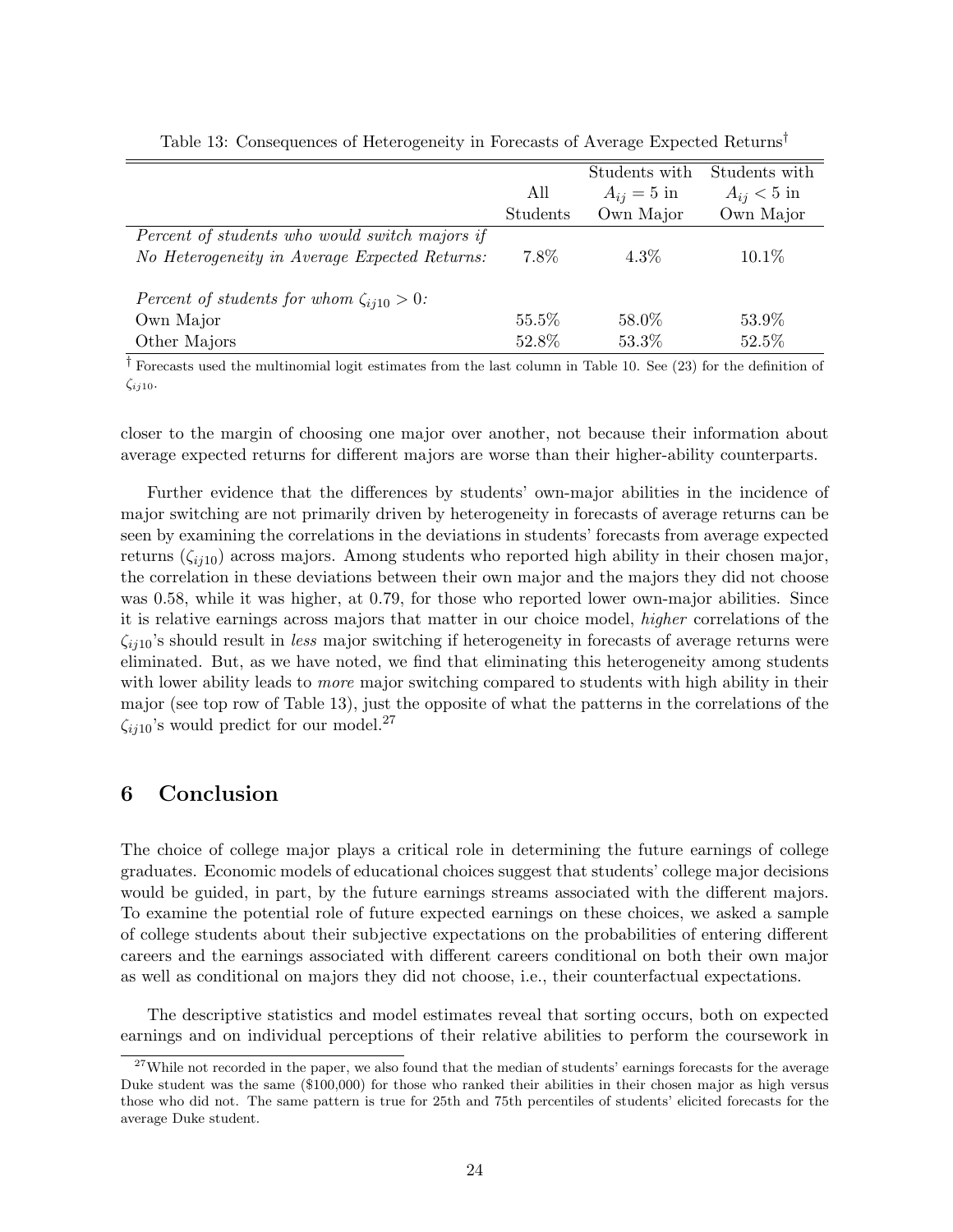particular majors. Our estimates imply that equalizing abilities would lead to a substantial increase in the number of students majoring in Economics and a drop in the number majoring in Humanities. In contrast, if we equalize expected earnings across majors, our estimates imply a sizeable increase in the number of students majoring in the Humanities.

Students also were asked to make forecasts about what the average student at Duke would make in particular careers. We found that students are more likely to enter careers where they expected the average Duke student to earn more than what the average student in the sample expected. We used this data to purge students' forecasts of expected earnings in different majors of differences in their expectation for the average Duke student. We then examined how their choices of a college major would differ under this alternative earnings forecast. Our results indicate that adjusting for student differences in expectations about what the average Duke student would earn in different majors would lead to 7.8% of the students in our sample switching their majors.

The approach and findings of this paper about college major choice illustrates the potential for using counterfactual expectations in choice models. Using data on elicited probabilities of agents choosing different choice alternatives, as well as on expectations about the future payoffs associated with each of these alternatives, represents a potentially useful alternative to relying solely on data on *observed* discrete choices and payoffs – or their determinants – when estimating structural dynamic discrete choice models.<sup>28</sup>

<sup>28</sup>See Manski (1993b), Hotz and Miller (1993), Hotz, Miller, Sanders and Smith (1994) and Arcidiacono and Miller (2010) who use data from observed choices and payoffs to form conditional choice probabilities (CCP) in the estimation of dynamic discrete choice models.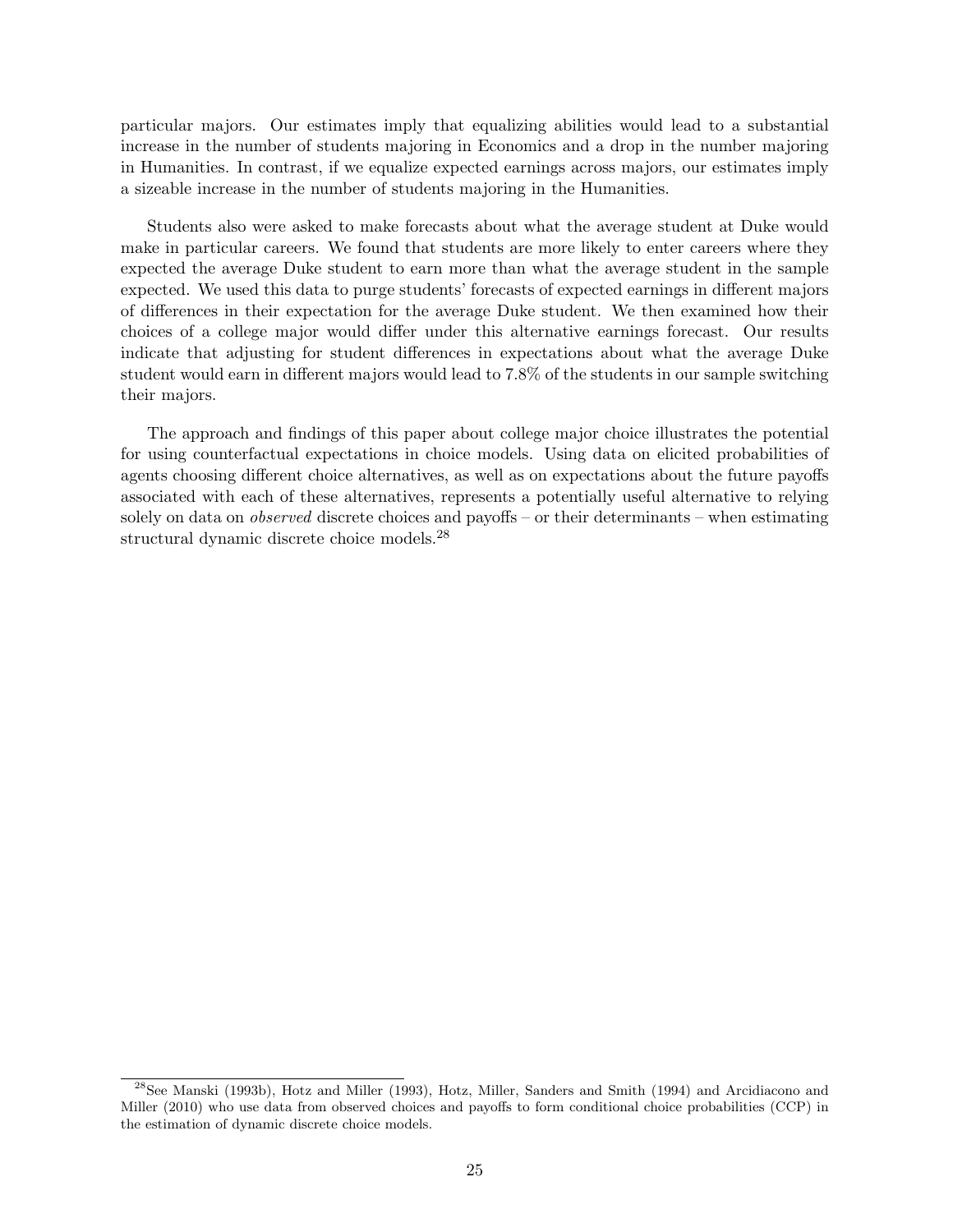## References

- [1] Arcidiacono, P. 2004. "Ability Sorting and Returns to College Major," Journal of Econometrics 121: 343-375.
- [2] Arcidiacono, P. 2005. "Affirmative Action in Higher Education: How do Admission and Financial Aid Rules Affect Future Earnings?" Econometrica 73(5): 1477-1524.
- [3] Arcidiacono, P., E. Aucejo, H. Fang, and K. Spenner. 2009. "Does Affirmative Action Lead to Mismatch? A New Test and Evidence," NBER Working Paper 14885.
- [4] Arcidiacono, P. and R. Miller. 2010. "CCP Estimation of Dynamic Discrete Choice Models with Unobserved Heterogeneity," Working Paper, Duke University.
- [5] Attanasio, O. and K. Kaufmann. 2009. "Education Choices, Subjective Expectations and Credit Constraints," NBER Working Paper 15087.
- [6] Becker, G. 1993. Human Capital: A Theoretical and Empirical Analysis, with Special Reference to Education. 3rd edition. Chicago, University of Chicago Press.
- [7] Ben-Porath, Y. 1967. "The Production of Human Capital and the Life Cycle of Earnings," Journal of Political Economy 75(4, Part 1): 352-365.
- [8] Betts, J. 1996. "What Do Students Know about Wages? Evidence from a Survey on Undergraduates," Journal of Human Resources 31: 27-56.
- [9] Blundell, R. and M. Costa Dias 2009. "Alternative Approaches to Evaluation in Empirical Microeconomics," Journal of Human Resources 44(3): 565-640.
- [10] Brown, C. and M. Corcoran. 1997. "Sex Based Differences in School Content and the Male-Female Wage Gap," Quarterly Journal of Economics 99: 31-44.
- [11] Daymont, T. and P. Andrisani. 1984. "Job preferences, college major, and the gender gap in earnings," Journal of Human Resources 19: 408-428.
- [12] Delavande, A. 2008. "Pill, Patch or Shot? Subjective Expectations and Birth Control Choice," International Economic Review 49: 999-1042.
- [13] Dominitz, J. and C. Manski. 1996. "Eliciting Student Expectations of the Returns to Schooling," Journal of Human Resources, 31: 1-26.
- [14] Dominitz, J. and C. Manski. 1997. "Using Expectations Data to Study Subjective Income Expectations," Journal of the American Statistical Association 92: 855-867.
- [15] Friedman, L. 1989. "Mathematics and the Gender Gap: A Meta-Analysis of Recent Studies on Sex Differences in Mathematical Tasks," Review of Educational Research 59: 185-213.
- [16] Goldin, C., L. Katz, and I. Kuziemko. 2006. "The Homecoming of American College Women: The Reversal of the College Gender Gap," Journal of Economic Perspectives 20: 133-156.
- [17] Grogger, J. and E. Eide. 1995. "Changes in College Skills and the Rise in the College Wage Premium," Journal of Human Resources 30: 280-310.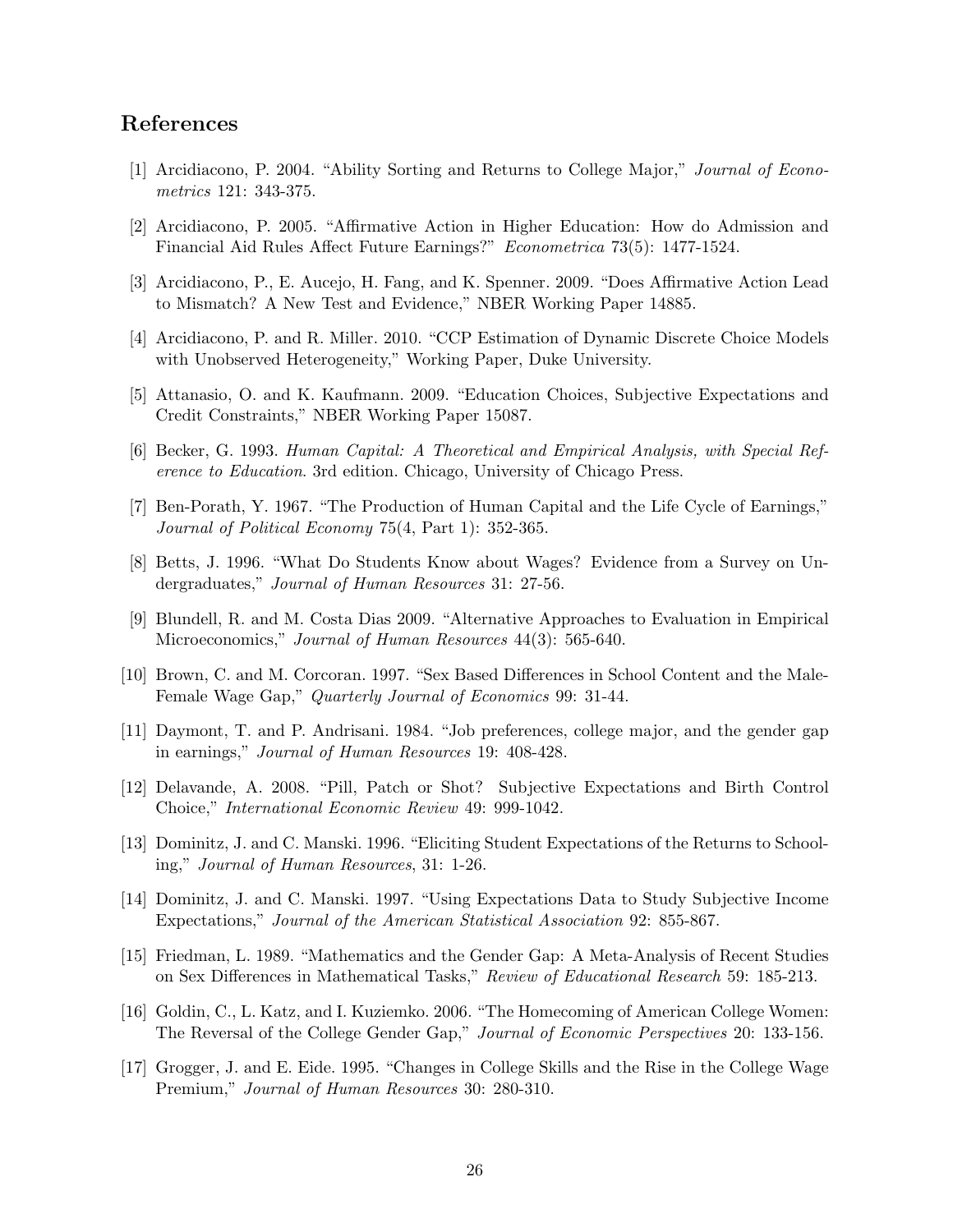- [18] Heckman, J. and E. Vytlacil. 2007. "Econometric Evaluation of Social Programs, Part I: Causal Models, Structural Models and Econometric Policy Evaluation." in J. Heckman and E. Leamer, eds., Handbook of Econometrics, Vol. 6B, New York: Elsevier B.V.
- [19] Hamermesh, D. and S. Donald. 2008. "The effect of college curriculum on earnings: An affinity identifier for non-ignorable non-response bias," Journal of Econometrics  $144(2)$ : 479-491.
- [20] Hotz, V. J. and R. A. Miller. 1993. "Conditional Choice Probabilities and the Estimation of Dynamic Models," Review of Economic Studies 60(3): 497-530.
- [21] Hotz, V. J., R. A. Miller, S. Sanders and J. Smith. 1994. "A Simulation Estimator for Dynamic Models of Discrete Choice," Review of Economic Studies 61: 256-289.
- [22] Imbens, G. and J. Wooldridge. 2009. "Recnet Developments in the Econometrics of Program Evaluation," *Journal of Econometrics*, 47(1): 5-86.
- [23] James, E., A. Nabeel, J. Conaty, and D. To. 1989. "College quality and future earnings: where should you send your child to college?" American Economic Review 79: 247-252.
- [24] Kang, S. 2009. "Eliciting Expectations and Counterfactuals about College Major Choice: Data Documentation" Working paper.
- [25] Kaufmann, K. 2009. "Understanding the Income Gradient in College Attendance in Mexico: The Role of Heterogeneity in Expected Returns to College," Working Paper.
- [26] Loury, L., 1997. "The gender-earnings gap among college-educated workers." Industrial and Labor Relations Review 50: 580-593.
- [27] Loury, L. and D. Garman. 1995. "College Selectivity and Earnings," Journal of Labor Economics 13: 289-308.
- [28] Manski, C. 1993a, "Adolescent Econometricians: How Do Youth Infer the Returns to Schooling?" in C. Clotfelter and M. Rothschild, eds., Studies of Supply and Demand in Higher Education, Chicago: University of Chicago Press.
- [29] Manski, C. 1993b, "Dynamic Choice in Social Settings: Learning from the Experiences of Others." Journal of Econometrics 53: 121-136.
- [30] Manski, C. 1999. "Analysis of Choice Expectations in Incomplete Scenarios." Journal of Risk and Uncertainty 19(1-3): 49-66.
- [31] Manski, C. 2004. "Measuring Expectations," Econometrica 72: 1329-1376.
- [32] Manski, C., A. Blass and S. Lach. Forthcoming."Using Elicited Choice Probabilities to Estimate Random Utility Models: Preferences for Electricity Reliability" International Economic Review.
- [33] Montmarquette, C., K. Cannings, and S. Mahseredjian. 2002. "How Do Young People Choose College Majors?" Economics of Education Review 21: 543-556.
- [34] Paglin, M. and A. Rufolo. 1990. "Heterogeneous Human Capital, Occupational Choice, and Male-Female Earnings Differences," Journal of Labor Economics 8: 123-144.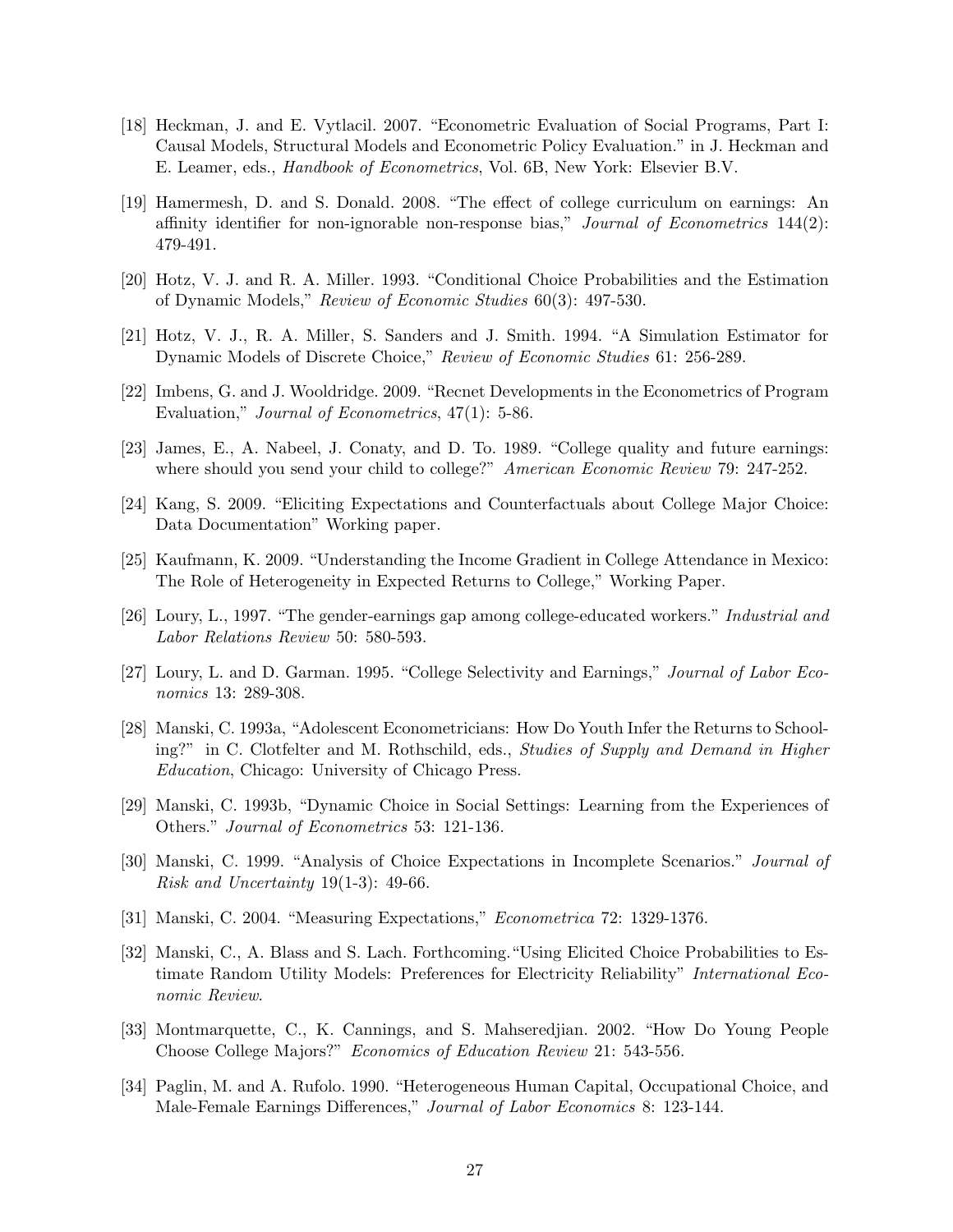- [35] Turner, W. and W. Brown. 1999. "Choice of Major: the Changing (Unchanging) Gender Gap," Industrial and Labor Relations Review 52: 289-313.
- [36] van der Klaauw, W. 2000. "On the Use of Expectations Data in Estimating Structural Dynamic Models: An Analysis of Career Choices," UNC-Chapel Hill.
- [37] van der Klaauw, W. and K. Wolpin. 2008. "Social Security and Savings and Retirement Behavior of Low Income Households." Journal of Econometrics, 145(1-2): 21-42.
- [38] Wolpin, K. 1999. "Commentary on "'Analysis of Choice Expectations in Incomplete Scenarios,' by C. F. Manski," Journal of Risk and Uncertainty, 19(1): 67-69.
- [39] Zafar, B. 2008. "College Major Choice and the Gender Gap," Working Paper.
- [40] Zafar, B. forthcoming. "How Do College Students Form Expectations?" Journal of Labor Economics.